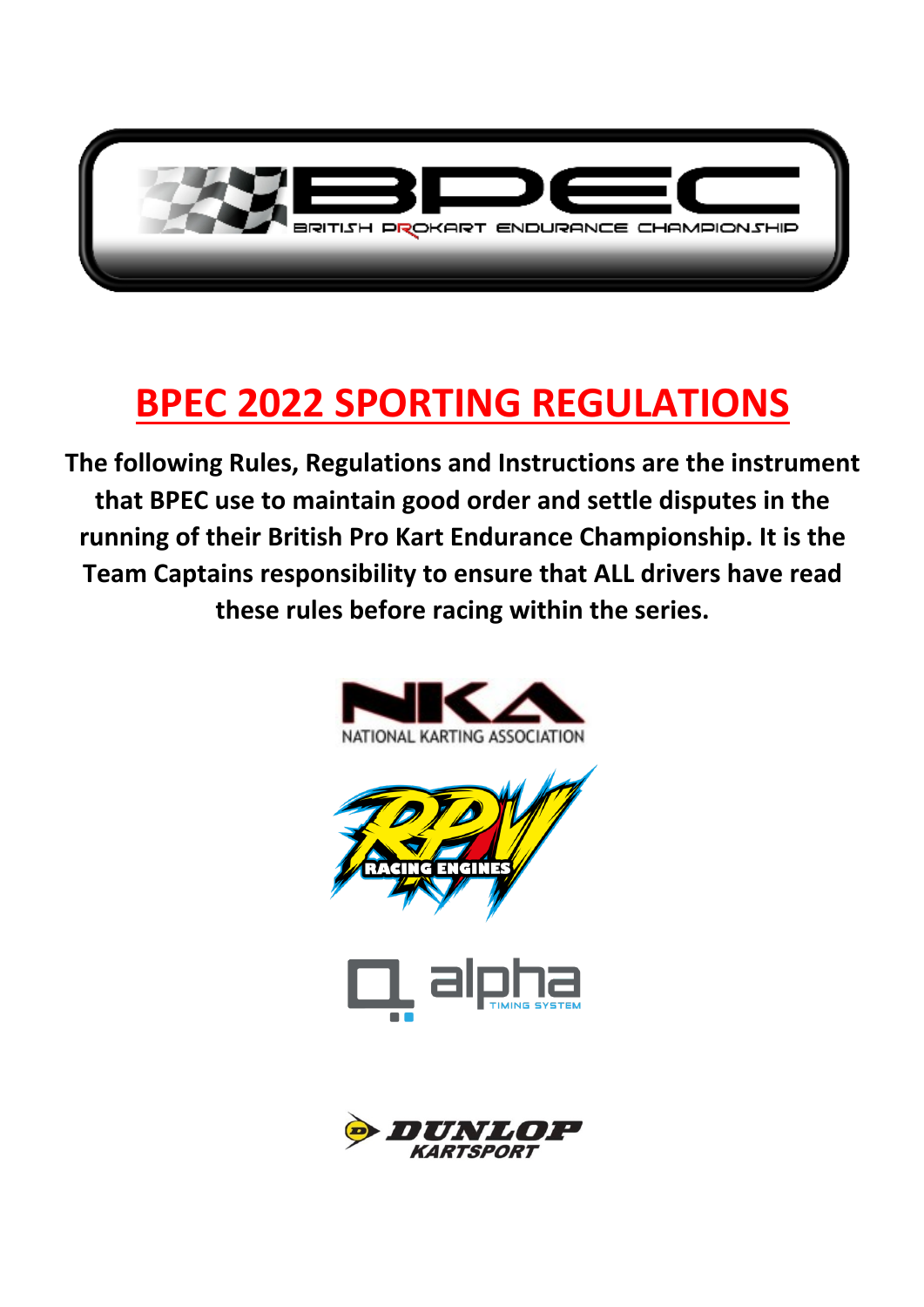#### **ENDURANCE CHAMPIONSHIP REGULATIONS**

#### **1. Title**

#### **British Pro Kart Endurance Championship (BPEC)**

The British Pro-Kart Endurance Championship 2022 will be operating in accordance with these Specific Race Regulations, the Endurance Championship regulations, the Endurance Race regulations, (The specified engine GX200 Extreme Regulations are available from the Organisers, but a brief synopsis requires that they are sealed units originally supplied by RPM and subject to any subsequent Championship bulletins.

- **1.1.1 Overall Championship:**
- 9 X 6 HOUR RACES 8 TO COUNT
- 1 X 12 HOUR RACE
- 1 X 24 HOUR RACE HIGHEST SCORE FROM EITHER 12 OR 24 HR TO COUNT
- **1.1.2 6 Hour Championship:**
- 9 X 6 HOUR RACES 8 TO COUNT
- **1.1.3 12/24 Hour Championship**:
- 1 TO COUNT (HIGHEST SCORING)

(Hence there will be 3 separate Championships running concurrently throughout the 2022 year)

#### **1.2 Championship Ethos**

The Championship is intended to provide an environment for the highest level of team-based kart Endurance racing in the UK where success is a result of the efforts and skills of the individuals in the teams. As such it is expected that teams will consist of a fixed number and consistent set of drivers for the whole year and also that each team largely operates independently of others and that teams do not collaborate for form alliances to advance the success of one team at the cost of others.

#### **2. Championship Officials**

The Race Organiser's and representatives will be present at the event and will normally be contactable at Race Administration. Medical facilities will be present during official qualifying and race.

| Race Organisers:           | Bobby & Ange Hutchinson (Karting Promotions Ltd) |
|----------------------------|--------------------------------------------------|
| Race Director:             | TBC on race day & Bobby Hutchinson               |
| Clerk of Course:           | TBC on race day / Bobby Hutchinson               |
| <b>Assistant CoC</b>       | TBC on race day                                  |
| Chief Scrutineer/Technical | <b>Bobby Hutchinson</b>                          |
| Admin/Timekeeper:          | Ange Hutchinson                                  |
| <b>Paramedic Services:</b> | To be allocated at each circuit                  |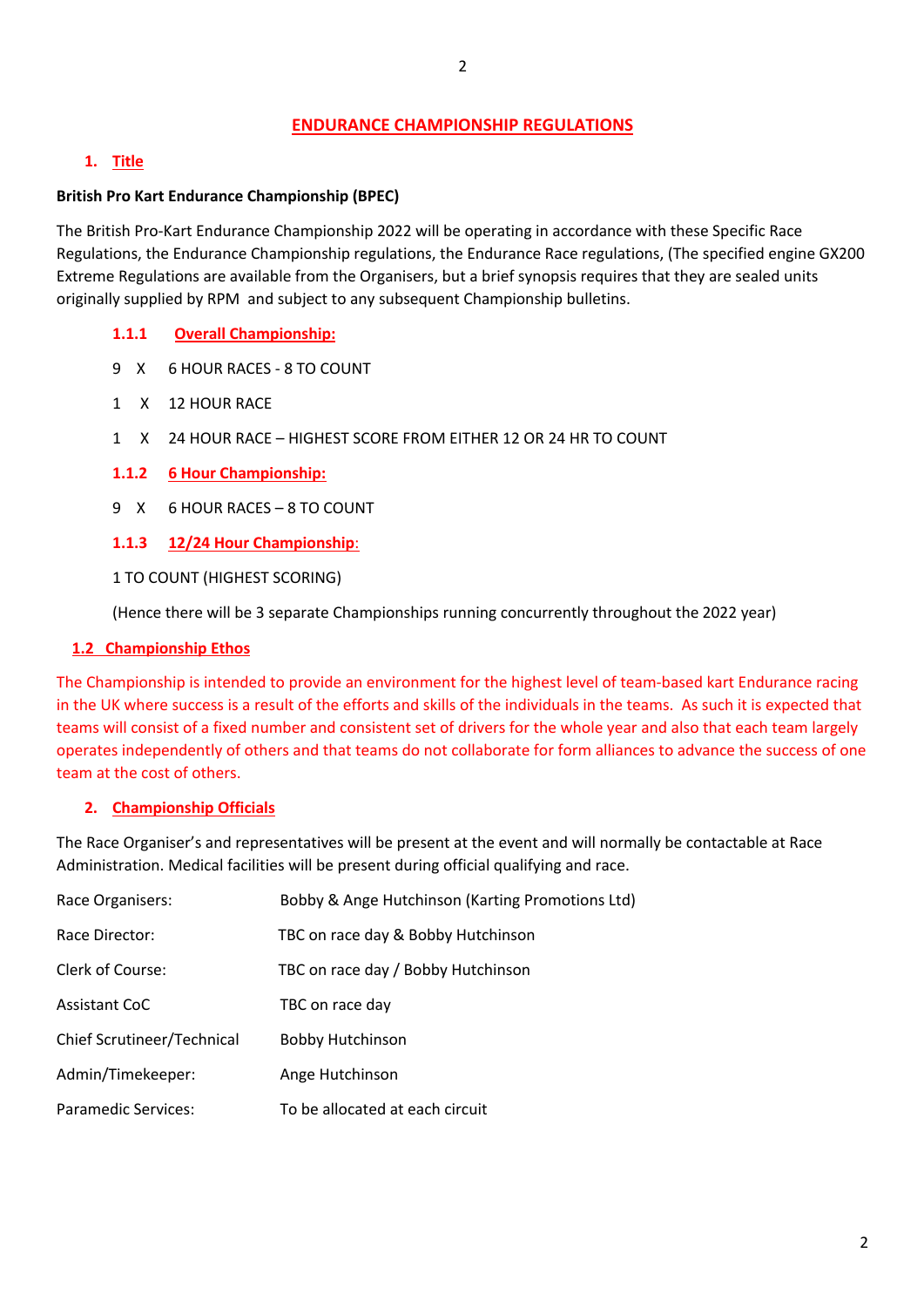3

#### **Useful Contact information**

| <b>Bobby Hutchinson</b> | Race Director / Scrutineer | 07740405773  |
|-------------------------|----------------------------|--------------|
| Ange Hutchinson         | Head of Admin/Timekeeper   | 07932945038  |
| <b>Howard Lucas</b>     | Designated Tyre Supplier   | 07802758495  |
| Paul Wilkins            | <b>RPM Engines</b>         | 01283 575566 |
| <b>Russell Anderson</b> | <b>Dunlop Tyres</b>        | 07970845117  |

**3. Prices**

#### 6 & 12 Hours: **PRO/CLUBMAN** - £350 per 6 Hour / £650 Double header / £600 12 Hour

#### **ELITE TEAMS -** £400 per 6 Hour / £750 Double header / £650 12 Hour

(Pool Engines) Elite teams joining BPEC and using RPM Pool Engines at the subsidised cost from BPEC/RPM will be required to commit/register to at least 50% (5 x 6-hour rounds) of the Championship to qualify for the pool engines at the £400 entry fee.

#### 24 hours: Teesside Owner Driver Entry £1100 (Payable to Teesside Karting)

Hire Karts available prices available upon request. Packages include entry and fully inclusive kart/tyres/full mechanical support etc.

#### **4. Race Procedure**

- **4.1** Teams and their names must register for the Championship and completion of the necessary registration form supplying their preferred race number (subject to CR 9) and nominated drivers is a pre-requisite of entry. Championship numbers will be subject to organiser's agreement. Any new driver must be registered with a team. Teams will be allowed to run the necessary "O" plate for their class from winning the Winter O Plate.
- **4.2** Each team may only register a limited number of drivers in their team for the year. The number varying between classes. Not all drivers have to be registered at the start of the year. Drivers may be registered for more than 1 team as long as the team does not exceed the number permitted in its class.

Elite Teams = May register up to 4 drivers

Pro Teams = May register up to 5 drivers

Clubman Teams = May register up to 6 drivers.

- **4.3** The rules relating to definition of a driver as a **PRO** or **ELITE** driver and the promotion of teams apply to BPEC 6-hour races, assuming the grid is larger than 20 overall, with 5 or more teams in both the **PRO** and **ELITE**  classes. If the grid size is smaller than the above, then the race result will be ignored for these purposes.
- **4.4** For teams consisting of drivers who have all raced in BPEC for at least 6 races in total across the past 2 years, the BPEC Organisers reserve the right to assign the class which a team should race in.
- **4.5 PRO** teams may only have 1 driver who has raced in the BPEC **ELITE** class in more than 6 races in total across the past 2 years. The **ELITE** driver is only permitted to complete a maximum of 50% of the overall race duration.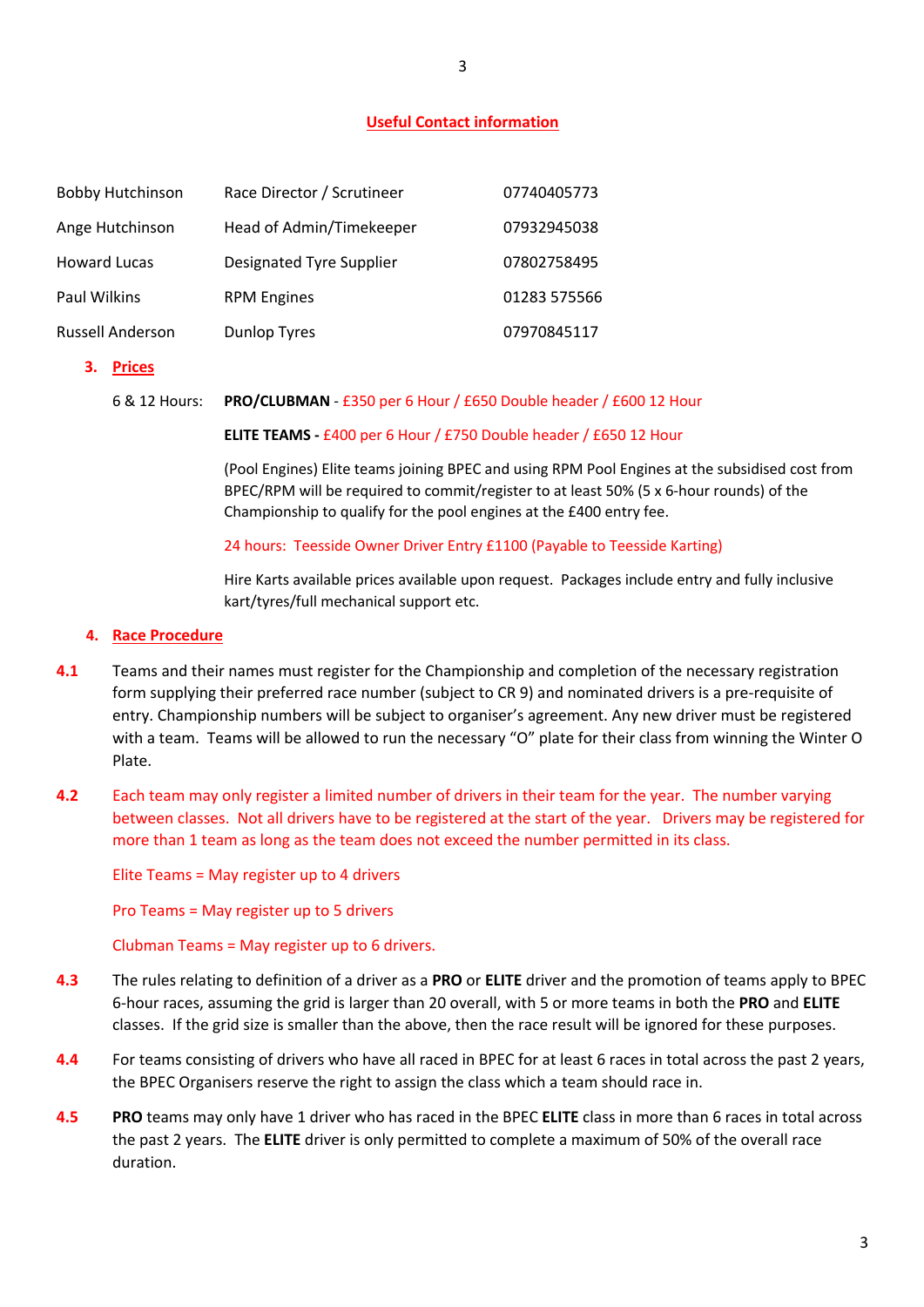- **4.6 CLUBMAN** teams may only have 1 driver who has raced in the BPEC **PRO** class in more than 6 races in total across the past 2 years registered in their team but only 1 of them may race in any race weekend. The **PRO**  driver is only permitted to complete a maximum of 50% of the overall race duration.
- **4.7 CLUBMAN** teams may not have **any** drivers who have raced in the BPEC **ELITE** class.
- **4.8** The teams that win the **CLUBMAN & PRO** classes will be promoted to the **PRO & ELITE** classes respectively for the next season.
- **4.9** Any **CLUBMAN** or **PRO** team that achieves an overall finish in the Top 3 of the class one higher (**PRO/ELITE** as appropriate) on more than 3 occasions in one season will be promoted for the next season.
- **4.10** Teams new to the Championship should discuss and agree with the BPEC Organisers which class is most appropriate for them given their experience. The organisers decision is final if agreement cannot be reached.
- **4.11** Teams will consist of a minimum of 2 drivers and at least 2 drivers must take part in each race with a maximum time driven by any one driver is **60% (3 hrs 36 mins)** regardless of the number in the team and depending on race distance. BPEC Organisers trust all teams to abide by this rule. Should it be bought to our attention and after our timing system checks a team has gone over the 60% then the final decision will be at C.O.C discretion.
- **4.12** Any driver transfers for the 12/ 24 hr events are free of penalties, however strictly only 1 **ELITE** driver can race in a **PRO** team for the 12/24-hour event.
- **4.13** Should any team exceed the number of drivers registered to them in the season then they will receive a penalty per extra driver added. This will be:

20 Points for ELITE CLASS

15 Points for PRO CLASS

10 Points for CLUBMAN CLASS

These points will be deducted from both the 6 hr and Overall Championships. They will be allocated to the round where the extra driver first races. If that driver only drives in one round and that round is the "dropped round" then the penalty will also be dropped.

- **4.14** If drivers are unsure of the class they are categorised in, they should contact BPEC Organisers who will advise them of their category.
- **4.15** Looking at the timing data and overall/6-hour results from 2021, we have assessed the classes and the teams from 2021 and will be putting the following up in class for 2022
	- **4.15.1 ELITE 45 and 7**
	- **4.15.2 PRO 000 and 6**
	- **4.15.3 CLUBMAN 114**
	- **4.15.4 JNR PRO N/A**

#### **BPEC ORGANISERS RESERVE THE RIGHT TO CHANGE A DRIVER OR TEAMS CLASS IF DEEMED NECESSARY FOR FAIR COMPETITION FOR ALL. BPEC ORGANISERS WORD IS FINAL**

**4.16** Race details can be found on the website, and teams will be emailed with final instructions, prior to each event, ALL FORMS must be completed and returned with the relevant payment. Maximum entries per round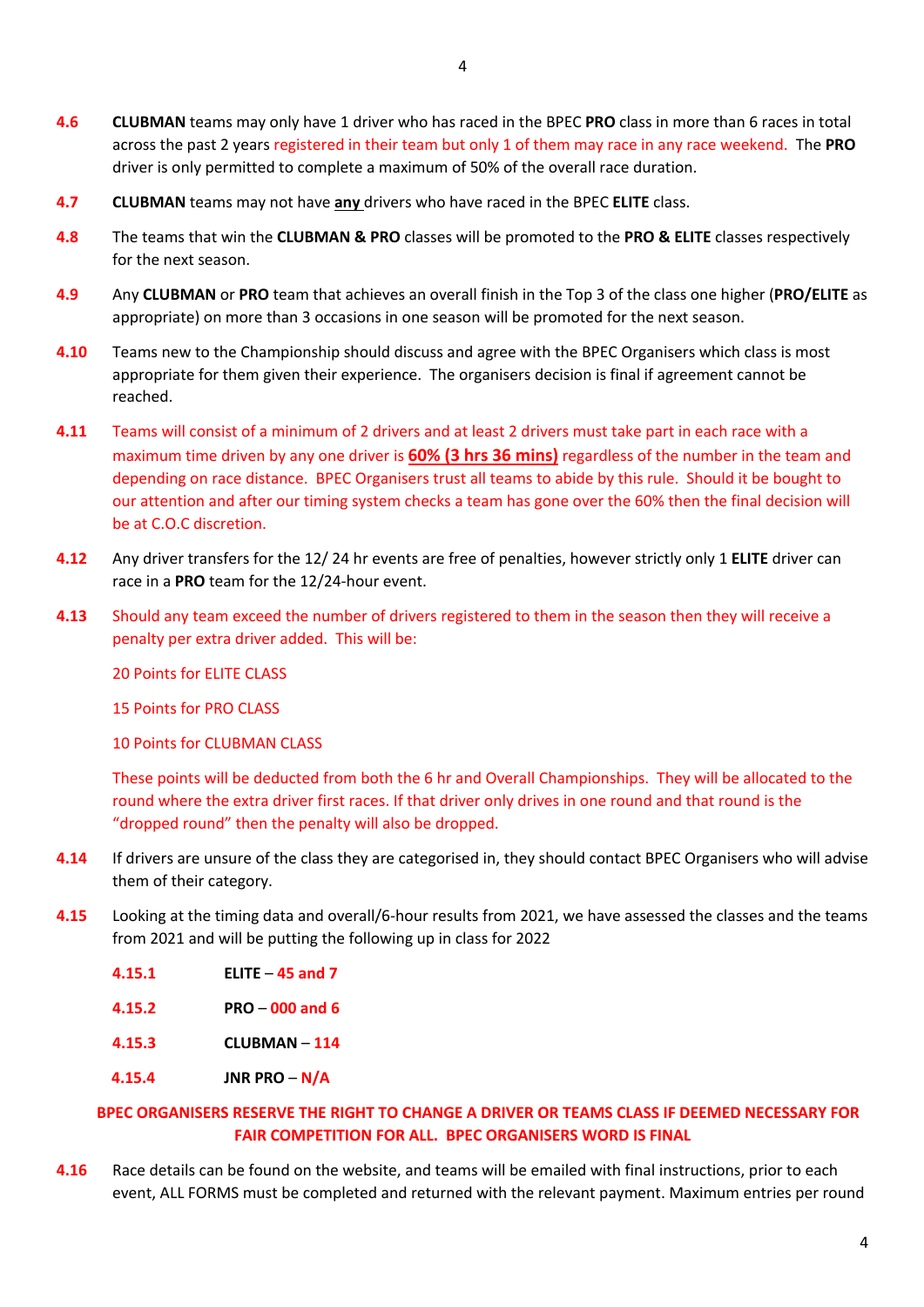are as per NKA circuit track licence. Entries will be accepted on a first come, first served basis. Registration does not guarantee entry into an event.

# **5. Clerk of the Course/Event Officials**

The Race Directors will use their best endeavours to ensure that the Championship Clerk of the Course is present at each round of the Championship, but this may not be possible. However, a Clerk of the Course will be appointed for each event. Deputies may also be appointed to assist. The Clerk of the Course will have full control over the event including the imposition of penalties. If any matter arises that is not specifically prescribed in these Sporting Regulations, and Technical Regulations, he may apply a ruling that is consistent with established principles in motor sport. Should there be any controversial item which is unclear in the Championship Regulations then the organisers will seek judgement of the Overall Race Director / Championship Organiser.

Alternatively, the Clerk of the Course may decide to apply his own or the track's ruling. For matters that have been conveyed in writing, not during an event, for example, Championship point's allocation, teams have seven days from the date of publication to make a written submission to the Championship Organiser, which will set out the cause of their disagreement. If the team and the Championship Organiser cannot agree, they will submit their respective cases to the Clerk of the Course either in writing or in person, as he may decide, and he shall make a ruling which shall be binding on both parties. If the Clerk of the Course agrees to hear the dispute in person, he may restrict representation to one person per party.

# **The Clerk(s) of the Course appointed for the Championship and each event will have absolute jurisdiction.**

# **The Clerk of the Course's decision is final and binding on each team and every driver.**

## **6. Competitor/Team Eligibility**

It may be an Insurance requirement that all competitors be a Member of BPEC Driver's Club. If this turns out to be necessary, then membership will be introduced at the beginning of the season.

A competitor must satisfy the Clerk of the Course of his/her competence to race. The Clerk of the Course may exclude any driver whose practice times or driving are unsatisfactory. Competitors must comply with any particular requirement or byelaw of the Circuit. The minimum age of any competitor is 16 unless otherwise stated in the Specific Race Regulations. Drivers under the age of 18 must ensure that all paperwork is countersigned by a Parent or Guarantor who must be in attendance at the event and be available to attend with the minor if the driver is required to be interviewed by an Official of the event or penalised by the Clerk of the Course. Any drivers found or suspected of having taken alcohol or any drug on the I.O.C. list of prohibited substances will be immediately excluded. This may also result in exclusion of the team. Karts used by disabled drivers must be identified in an appropriate manner. The minimum/maximum number of drivers and/or driver changes are stated in the Specific Race Regulations. Junior drivers - exemption can be made to the age limit if the organisers are satisfied of the competence of the driver, the parents sign the appropriate waiver and there are no objections from any other competing teams. Each individual driver will be treated on their own merits, there is no hard & fast rule. Each junior driver must be viewed by the race director and assessed in their ability. We reserve the right to withdraw consent for a junior driver at any time.

# **7. Team Names**

Team names may be company names or otherwise but must not be considered by the race Director as offensive or rude.

#### **8. Championship Race Numbers**

Race Numbers will be allocated by the organisers. Competitors may not be able to have the number of their choice. Priority will be given in order of receipt of application.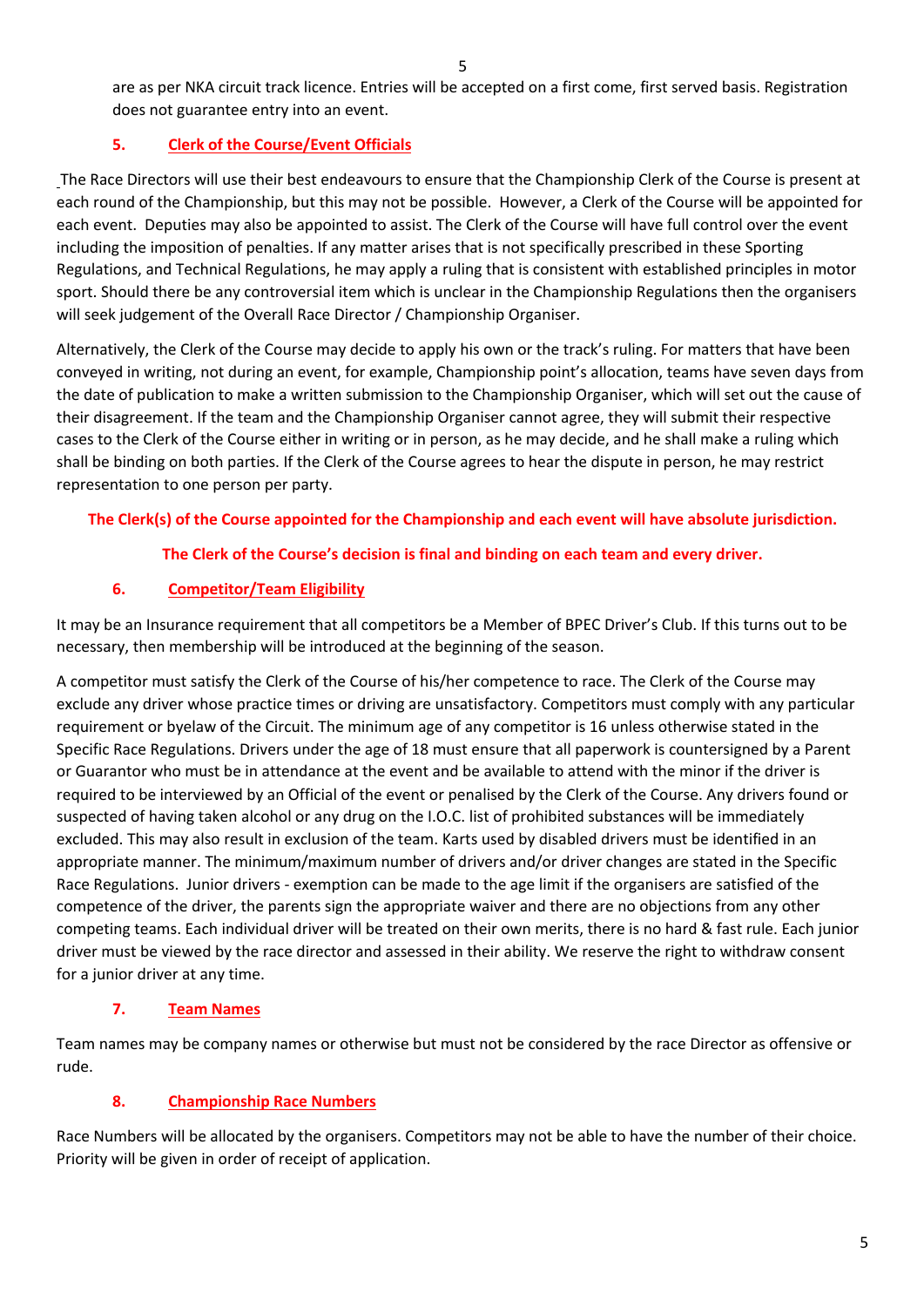#### 6

#### **9. Karts**

Only karts complying with the Technical Regulations are eligible.

#### **10. Apparel/Clothing**

Drivers must wear suitable protective clothing whilst racing, complying with current standards. All clothing must be in good condition free from holes, tears, etc., and to the satisfaction of the Scrutineer. Kart race suits bearing current registration marks are acceptable. Drivers are advised to wear under garments that provide fire resistance. Race suits must be securely fastened and must be properly done up whilst racing. Waterproof over-suits may be used provided they are over an approved race suit. Proper racing boots are recommended, all footwear should provide ankle protection. Gloves, either fabric material or leather, must be worn. Neck braces and rib protectors are recommended. Drivers must wear a full-face crash helmet that fits correctly and complies with current standards or similar and is correctly fastened at all times. Competitors are required to keep their helmets on, fastened and their other protective clothing in place until they are clear of the boundaries of the racing circuit. Competitors must not carry bum bags, tools, weighted belts, or any type of GO PRO on the kart or crash helmet. Radio Comms are permitted to be used, however, CLIP ON / STICK ON ONLY and NO BOLT ON's are allowed. In your own interests you are advised to remove from your person whilst racing, watches, coins, combs, jewellery or the like, and in particular earrings.

#### **11. Event**

The Race Organisers have arranged Kart Endurance race(s) to be held under the provisions of these Sporting Regulations, and the Technical Regulations. They may be modified and notified to the teams/competitors

#### **12. Registration**

It is expected that any Championship Series will require Registration and the details are to be set out in the Championship Regulations.

#### **13. Entries**

Entries must be made through the Alpha Booking System using the registration form. The correct entry fee must be paid and sent to the Race Organizers no later than 7 days prior to race day. Competitors are reminded that the Entry Form includes an undertaking that they will comply with and abide by these Regulations, the Championship Regulations, the Specific Race Regulations, the Technical Regulations and the decision(s) of the Clerk of the Course. Entries will be accepted on a first come, first served basis up to the maximum number of teams stated in the Specific Race Regulations. The Race Organisers have the right to refuse an entry for whatever reason.

#### **14. Entry Fee Refunds/Cancellations**

A Deposit (1 ROUND) payment is due upon registering for 2022. This deposit will be a rolling deposit to secure teams' entries to each round. The deposit will be deducted from the final round of the season.

Full refunds of entry fee or the option to re-schedule will be offered no later than 5pm on the Monday two weeks prior to each event.

- **14.1.1** Cancellations received after this date but before 5pm on the Monday prior to the event will be offered a 50% refund or 50% transfer to a future event.
- **14.2** Cancellations received after 5pm on the Monday prior to the event will lose full entry fee/Deposit paid.
- **14.3** 'No-shows' on the day of the event will lose full entry fee/deposit paid.
- **14.3.1** Hire Kart Entries will only be offered full refund with notice on the Monday two weeks prior to each event. The other cancellation timescales above will still apply.

#### **CANCELLATIONS WILL ONLY BE ACCEPTED IN WRITING BY EMAIL.**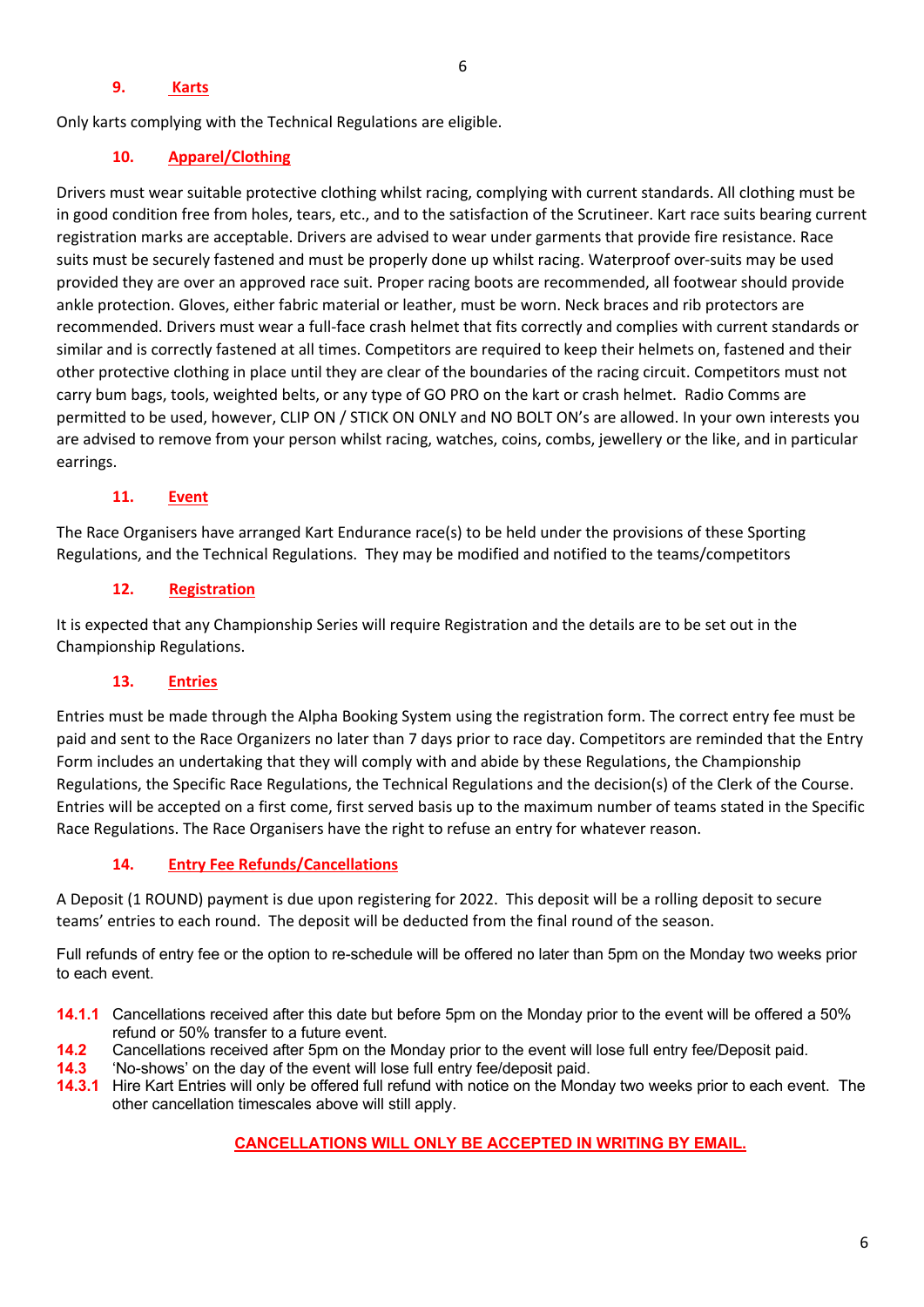#### **15. Cancellation of Events**

The Race Organisers may cancel the event if the number of entries is insufficient to make the event worthwhile, or due to any other circumstances beyond the control of the organisers. The organisers will attempt to re-schedule an alternative date if the event is unable to run due to bad weather. Should any team not able to attend the new date a full refund will be made.

#### **16. Signing On/Admin**

Upon arrival at each event, teams must report to Race Administration to "Check In", complying with the Race Organiser's established procedure. Teams are required to submit scrutineering cards, and driver's disclaimer forms via Alpha Booking System prior to race weekend. Should a team have not completed the required signing on forms online, they may incur a team penalty.

## **17. Scrutineering**

All teams must complete an online **SELF SCRUTINEERING CARD** with the Chassis make and serial number, engine numbers and the 1 SEAL NUMBER, it is a compulsory requirement that all teams run a BPEC sticker on their front Nassau panel this is a compulsory. The kart must be carrying the maximum ballast with which it will race, securely attached. An inspection may follow, which will include recording a transponder number for the team. The team/ driver is responsible for ensuring the kart is in a condition that is suitable for the circuit conditions and speeds likely to be reached.

#### **18. Briefing**

All drivers, mechanics and team managers must attend a driver briefing by the Clerk of the Course. Failure to attend may result in driver(s) ineligible to race.

## **19. Event Itinerary 6 hours**

| ADMIN/SIGNING ON/TEAMS FUEL DELIVERY | $\overline{\phantom{0}}$ | On Saturdays 3-5pm (Also 8-9am Sunday ADMIN ONLY)           |
|--------------------------------------|--------------------------|-------------------------------------------------------------|
| <b>BRIEFING</b>                      | $\overline{\phantom{a}}$ | 8:30/8:45AM                                                 |
| QUALIFYING                           | -                        | $9 - 9:30$ AM                                               |
| <b>GRID UP FROM</b>                  | $\overline{\phantom{a}}$ | 9:35AM                                                      |
| <b>GRID CLOSES</b>                   | $\overline{\phantom{a}}$ | 9:55AM                                                      |
| RACE                                 | ۰                        | 10AM - 4PM (followed by the presentation at approx. 4:15pm) |

Teesside 24 Hour Itinerary will be announced when available.

# **20. Practice / Testing**

Each driver must complete a minimum of three laps of the circuit. For drivers that are unable to attend practice day, a minimum of 3 laps during qualifying will be required.

#### **21. Grid positions**

The team with the fastest lap time will be in pole position Karts will be lined up in grid formation. The grid will be closed five minutes before planned race start. Only the driver and officials are allowed on the circuit from this time until completion of the race. Any team not in position at this time will start from the pit lane and join the race behind the last driver on the grid. Karts that become out of position may resume their grid position during the rollup lap(s).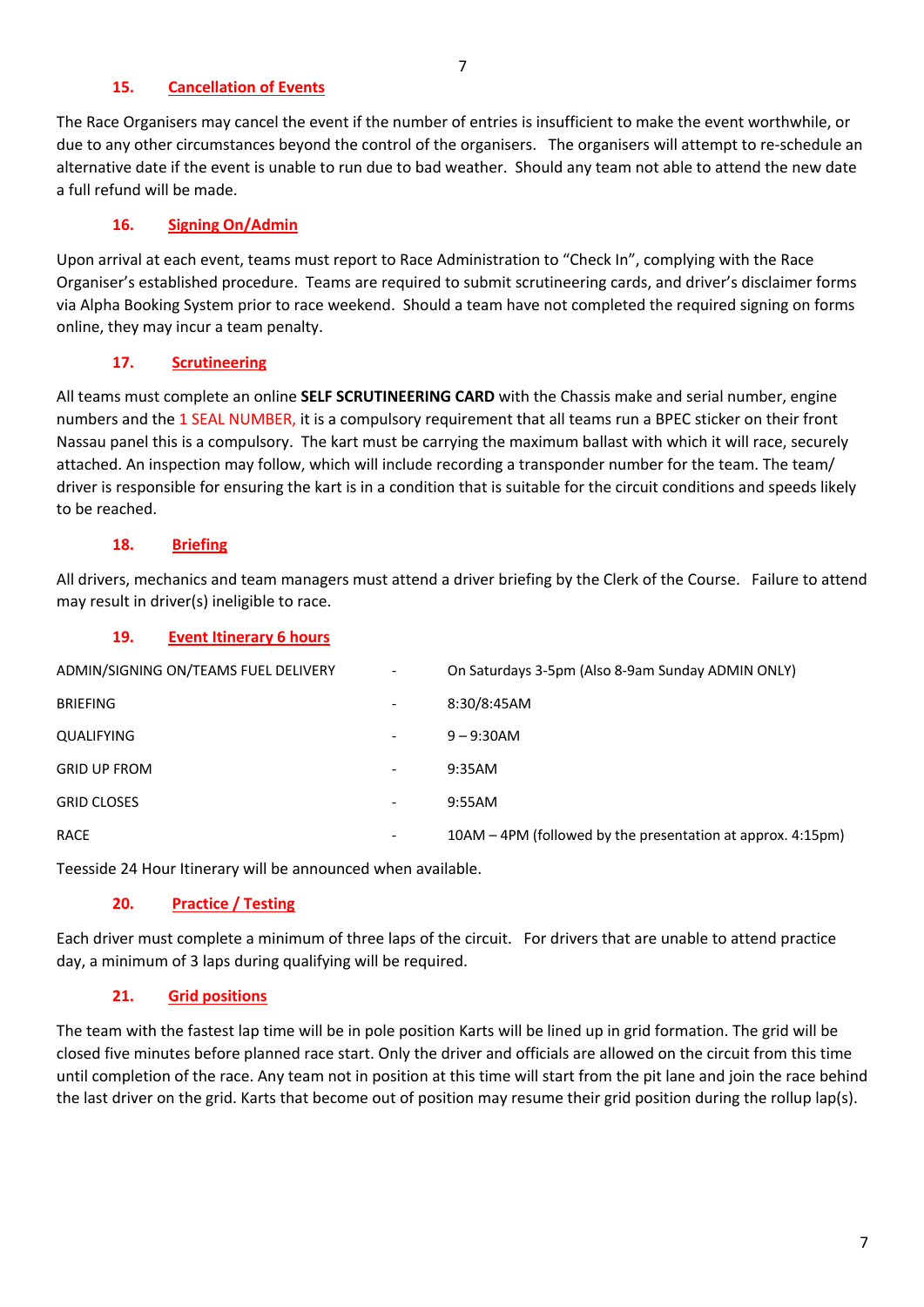#### **22. Race Starts**

The start procedure will be decided by the CoC. The types of starting are Le Mans style start, standing start, or the usual Rolling Start. If the Start is a **ROLLING START**, then when signalled to do so, the drivers will set off at a steady and even pace on a rolling lap. As they approach the start line the start lights will be switched to red and if the starter is satisfied with the relative position and speed of teams, he will switch the lights to green to signal the start of the race. If the pace is too quick or drivers are not in formation, the lights will remain red and the karts will complete another lap in formation and approach the start-line again. If the start lights fail or are not used, the start will be indicated by showing the grid the national flag and on the next rolling lap a start will be indicated by raising the national flag. If pole driver or number two is considered to be going too fast or another driver breaks formation, the team will be penalised in accordance with the List of Penalties. Weaving, falling back in order to accelerate, or practice starts on the rolling laps are not permitted. Alternatively, in certain circumstances and at the Clerk of the Course's discretion, the rolling lap(s) may be controlled by a pace vehicle.

**STANDING START** Karts will grid up on circuit in their grid positions. The grid Marshal, Main Flag or Digi Flag will indicate a green flag/light and teams start the race.

#### **23. Jump Starts**

When a team/driver jumps the start, which is determined by the start line computer, including breaking formation or loading before the start line, this will result in a penalty for teams. The COC will call a false start OR penalise the offending driver(s). A cone maybe placed down the middle of the grid for the starting lap.

#### **24. Restarts**

Race restarts have proved contentious in the past because the gaps achieved during racing disappear at the restart. The organisers therefore reserve the right to decide on how the restart will take place. They will use a re-grid based upon track position at the Red Flag, At the Red Flag karts line up in their current track position, and they roll around in this order to the Green Flag restart. Any Penalties as per RR 19.

Where possible, competitors will be given a five-minute warning of the restart. The race will be restarted in single file in track position. There will be a minimum of one rolling lap before the restart.

#### **25. Timing and lap scoring**

Timing and lap scoring will be computerized, utilising small electronic transponders fixed to each kart. Any person found attempting to tamper with this equipment will be excluded, along with their team. Holders for the transponders may be purchased from the Race Organisers (if available) and must be securely attached to the kart with cable tie(s) **OR** at least one bolt to the rear of the seat. Holders should not be attached to a metal floor tray or placed over a frame tube or near lead ballast. Transponders can be hired from the organisers for **£15 per 6 hour and £30 for double header** and must be returned before competitors leave the circuit. Replacements for stolen, lost or damaged transponders will be charged to the team at the price of £300. In the unlikely event of failure of the timing system the race will be stopped. The re-starting order will be the last available printed race order. Teams are responsible for monitoring the lap

#### **28 Flag Signals**

Competitors are reminded that all flag signals must be obeyed, and a list of flags and their meanings is appended hereto.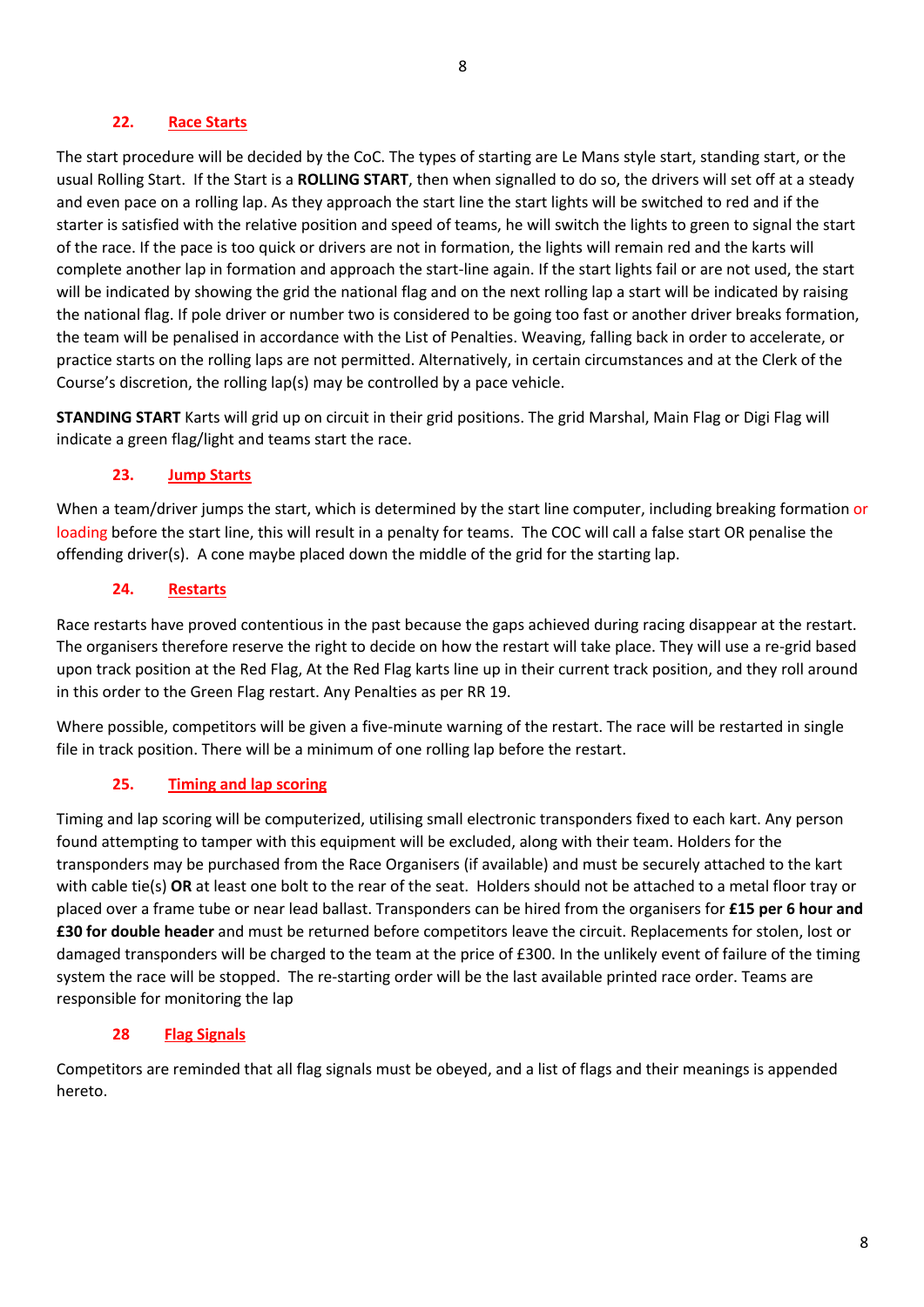#### **29 Drivers/Fuel Stops**

A minimum of 2 drivers per team is required.

- **29.1** A minimum of 4 fuel stops will be required per team over the duration of a 6-hour race, no minimum Stops are required for 12 or 24 hours.
- **29.2.** Drivers must "not remove" or loosen fuel cap on approach to the fuel bay, and the cap "must be Tightened" before leaving the fuel bay.
- **29.3** The refuelling bay will be operational before qualifying and then close 5 mins before end of the race.

#### **30 Classes**

#### **ALL CLASSES MUST RUN THE APPROPRIATE COLOUR NUMBER & BACKGROUND ON BOTH FRONT & REAR**

**ELITE**- Semi-supported or professionally run teams (Yellow backgrounds, black racing numbers)

**PRO**- self-run experienced teams (Red backgrounds, white racing numbers)

**CLUBMAN** – Novice teams & hire teams and any new teams joining the series (Black background, white racing numbers) The Clubman Class is intended as an introduction to Endurance Racing. It is not intended to spend an inordinate amount of time finding the "sweet spot" of kart set up, clubman hire teams will be able to get involved in kart set up during practice. They will be fully supported in terms of Driver Changeover/Weight and mechanical difficulties as well as strategic Driver order and time of substitution.

**JUNIORS** (165 kilograms) – (Blue background, white racing numbers) Age 11-15 years (must be in 12<sup>th</sup> birthday year) in very exceptional circumstances a driver of 16 yrs of age may be considered. The driver must satisfy the CoC that their driving would not present a danger to other competitors or themselves. Since their physical build is likely to be slight because of their age then a new weight limit (165 kgs) is put forward to prevent disproportionate amounts of weight to be distributed about the kart. This in turn presents other problems (mainly acceleration) and a 15mm restrictor to be fitted.

#### **31 Breakdowns on track**

Karts which have broken down must be returned to the pit area, no repairs to be undertaken on track. If not able to be driven they shall be pulled to a place of safety, clear of the race traffic. Under no circumstances are karts to be pushed back to the pit area along the circuit. This is unsafe for the driver and a hazard to the other competitors. Subject to obtaining prior consent of the Clerk of the Course, other signed-on team members may be permitted on the circuit (during this period they must wear HI VIS clothing) to assist with the recovery of the broken kart which may be pushed on a trolley or carried alongside the track edge (in the same direction as the race unless otherwise directed) but only when that sector of track is controlled by a stationary yellow flag. A marshal's instruction must be complied with. The Clerk of the Course may decide to control the race with a pace vehicle or yellow and issue his directions concerning the recovery of a broken kart. (See also the Technical Regulations).

#### **31. 1 Full Course Yellow Procedure**

Stationary Yellow Flag/Full Course - Danger. Slow down sufficiently to ensure that full control of the vehicle can be retained, No overtaking. Proceed at half race pace or as directed. Competitors re-joining the circuit from the pits during such a flag period should join at the end of the queue at the next occasion it passes the pit exit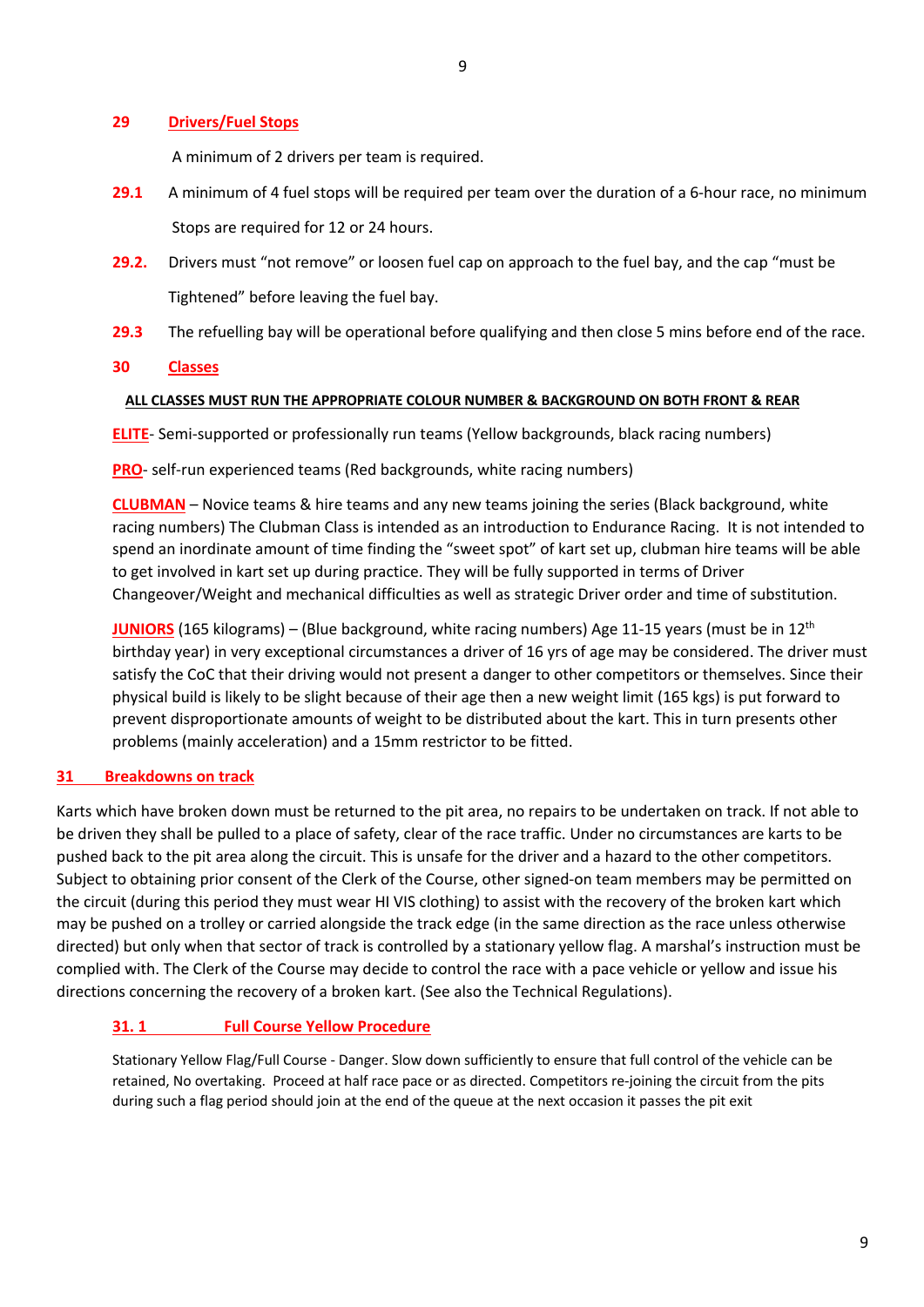Digressions from Race Regulations will be penalised in accordance with the List of Penalties. Other matters will be at the sole discretion of the Clerk of the Course and may vary from a verbal warning to a driver; to exclusion of the whole team from the Championship. The Clerk of the Course is empowered to penalise teams for not complying with the Sporting Race Regulations or Technical Regulations. The List of Penalties can be found at the end of the Sporting Regulations. During the period from commencement of a time penalty until completion, no work may be carried out on the kart.

#### **33 Refuelling Stops**

Refuelling during racing is an essential part of endurance racing and the following rules are to effect minimum risk to drivers and others in the location whilst refuelling is carried out. These rules must be strictly adhered to and the penalties noted in the List of Penalties reflect the seriousness of the organisers' views. Under no circumstances is anyone, other than the driver plus 1 team member allowed to assist in fuel stops (disabled teams will be assessed).

This may include pushing kart into fuel bay, switching off engines and restarting, removing/replacing fuel cap. This is a strictly **No Smoking Area** and is an area prohibited to the public or competitors. There will only be one fuel bay open, unless there are in excess of fifty competitors, in which case two will be employed.

**33.1**. All teams are required to supply **20 Litres** of unleaded fuel in a suitable fuel can (preferably jerry can) per 6-hour race. (2 x 20 Litres for Double Header & 12 Hour) This is required to be delivered to the fuel bay/marshals the day before race day at a time specified in the itinerary. Failure to do this by 5pm on practice day will result in a team penalty. It is a team's responsibility to ensure they have enough fuel cans at the start of the season for practice and race fuel. Please ensure your fuel cans are in good condition. BPEC will supply the rest of the fuel. Octane boosters or other additives are not permitted, and fuel samples may be taken and tested at any time. Fuel tanks should be drained prior to pre-race scrutineering and will be filled before commencement of qualifying and again before commencement of race (if required or permitted).

**33.2**. Refuelling must only take place within the area designated by the organisers as the "refuelling area".

**33.3.** The driver or 1 team member will bring the kart to the refuelling area at walking pace. The driver or team member will stop and switch off both engines before alighting from the kart, removing the fuel tank cap(s), placing them in the kart seat and pushing the kart into final position. The driver or team member will then hold a fire extinguisher (provided by the organiser) and be ready to use it.

**33.4.** The Organiser's Fuel Marshal(s) will fill the tank. The driver or team member is to remain in readiness with the fire extinguisher. When signalled, the driver or team member will replace the fire extinguisher and check that the fuel cap is in place and secure. He may then push the kart forward out of the refuelling bay. Once clear of the designated refuelling area, he may restart the engines and, after seating, continue with the race.

**33.5**. No work to kart (e.g. weight change, lubrication of chains, adjustment of side pods etc.) or driver change is permitted in the "refuelling area".

**33.6.** A fuel stop is defined as bringing the kart to a halt, removing the fuel cap and having the nozzle of the fuel dispenser placed into the neck of the fuel tank. At that point the driver can decline any fuel being dispensed, have the nozzle removed, replace the fuel cap and leave the fuel area.

#### **33.7**. The fuel bay will close **5 MINS BEFORE THE END OF THE RACE.**

**33.8**. Teams not completing 4 mandatory stops will receive a 10-lap penalty per missed STOP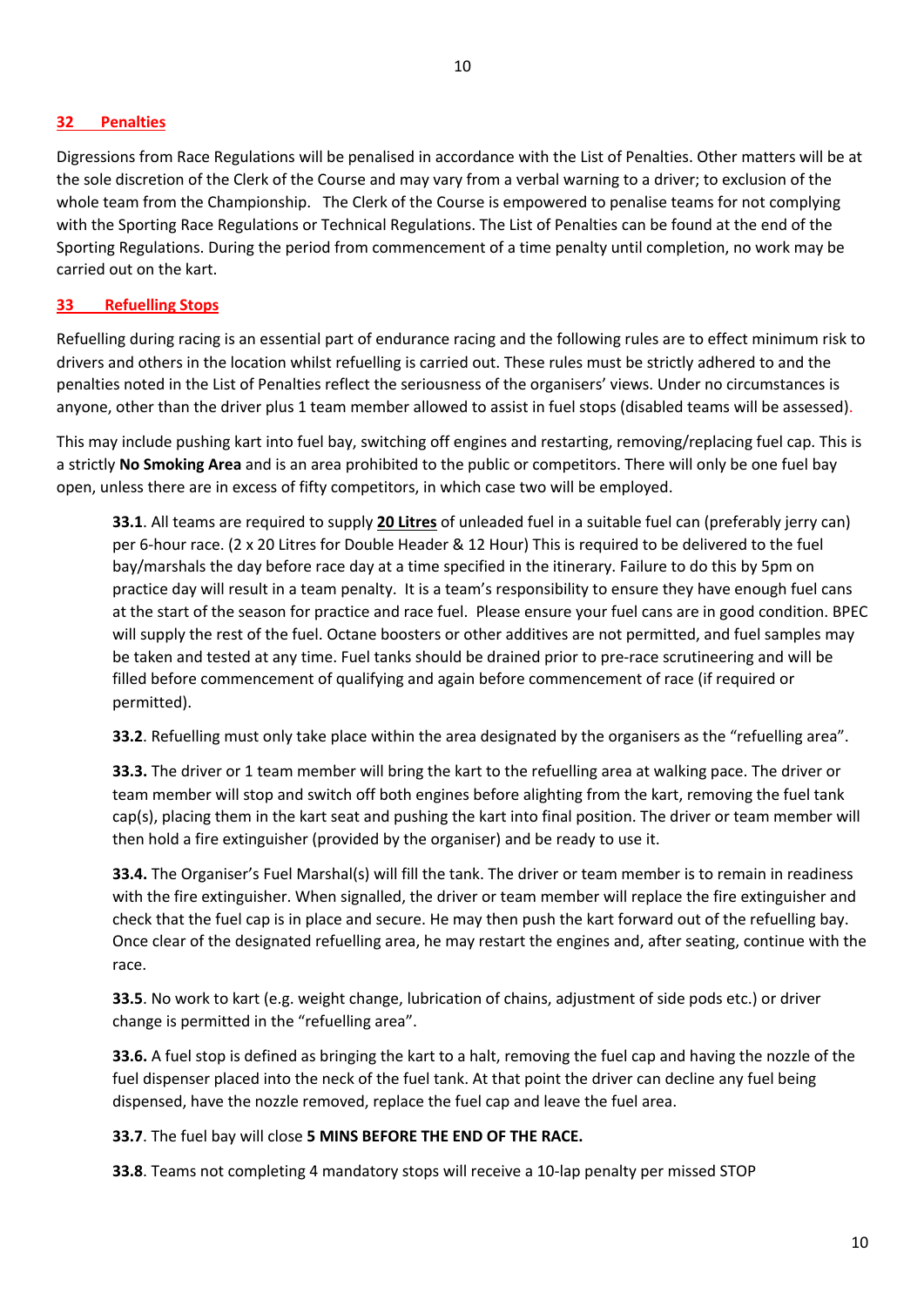**33.9**. Restarting engines before the designated point (determined at each track's briefing) after re-fuelling, will result in a 5 sec penalty.

#### **34 Repairs/driver changes**

Repairs may only be carried out in the designated pit area. Any team obstructing another team or teams will be penalised. Driver changes will also take place in the designated pit area. Drivers may change as frequently as desired, unless otherwise stated in the Specific Race Regulations.

#### **35 Repairs during race stoppage (Red Flag incident)**

During a RED FLAG incident, the Pit Lane entrance and exit will be closed. Teams requiring working on their karts are not permitted to remove their karts from the circuit until the rolling lap commences. The karts should be positioned adjacent to the pit entrance from the circuit and weighed upon entering. Karts in the pits at the time of race stop will remain there until the race has restarted and they will join the back of the grid.

#### **36 Retiring from Events**

If a team decides to retire during the duration of the event (DNF) the kart will **NOT** be allowed to re-join the circuit. If they do so this will result in a DQ. A representative from the team who want to DNF **MUST** inform Race Control immediately. If a team changes tyres this will automatically result in a DQ

#### **37 Controlled Tyres**

Slicks – DUNLOP SL1A tyres must be used from Series tyre supplier. Controlled new tyres must be used at each round for qualifying and race.

#### **38 Driving karts when not on the circuit**

Karts must be stopped and pushed once they are safely clear of the track. It is permitted to drive them through the pit lane but only at a walking pace (e.g. 2 mph). They are not to be driven in the paddock area. Competitors are reminded that all circuits have restrictions concerning noise. It is the competitor's responsibility to ensure that engines are not started before or allowed to run after the times permitted by the circuit. Failure to comply could jeopardise the future use of the circuit. Miscreants will be dealt with most severely and may even be excluded.

#### **39 Re-joining the circuit**

Drivers must comply with the instructions of the pit lane marshal (when present) and not re-join the circuit until it is safe to do so or block or otherwise interfere with karts moving in the pits or racing on the circuit.

#### **40 Weighing**

Scales will be available for use prior to race commencement. They will be situated at a suitable point and karts must be weighed each time they leave the circuit. Drivers must stop before the scales and either drive or push on when signalled to do so by the marshal. If underweight, they are to be weighed again but priority will be given to other karts following. Penalties for being underweight are in the List of Penalties.

#### **41 Race Stops**

If it is necessary for the race to be stopped, red flags will be shown whereupon drivers will slow to a reasonable speed, raising one arm to indicate to following traffic their intentions and proceed cautiously to the grid prior to the start-line or stop if the track is blocked or as otherwise directed by an official of the event. Drivers should position themselves to one side of the track to allow passage for an ambulance or other road vehicle. Overtaking is not permitted after the red flag is shown. Unless the Clerk of the Course declares otherwise, only the driver and race officials are permitted on the track at this time and until the restart of the race. Any time lost by race stoppages shall be disregarded. The race will end at the expiry of the stated duration regardless of any stoppages. The Clerk of the Course shall have the power to abandon a race and declare the result at that point. Red Flag conditions will persist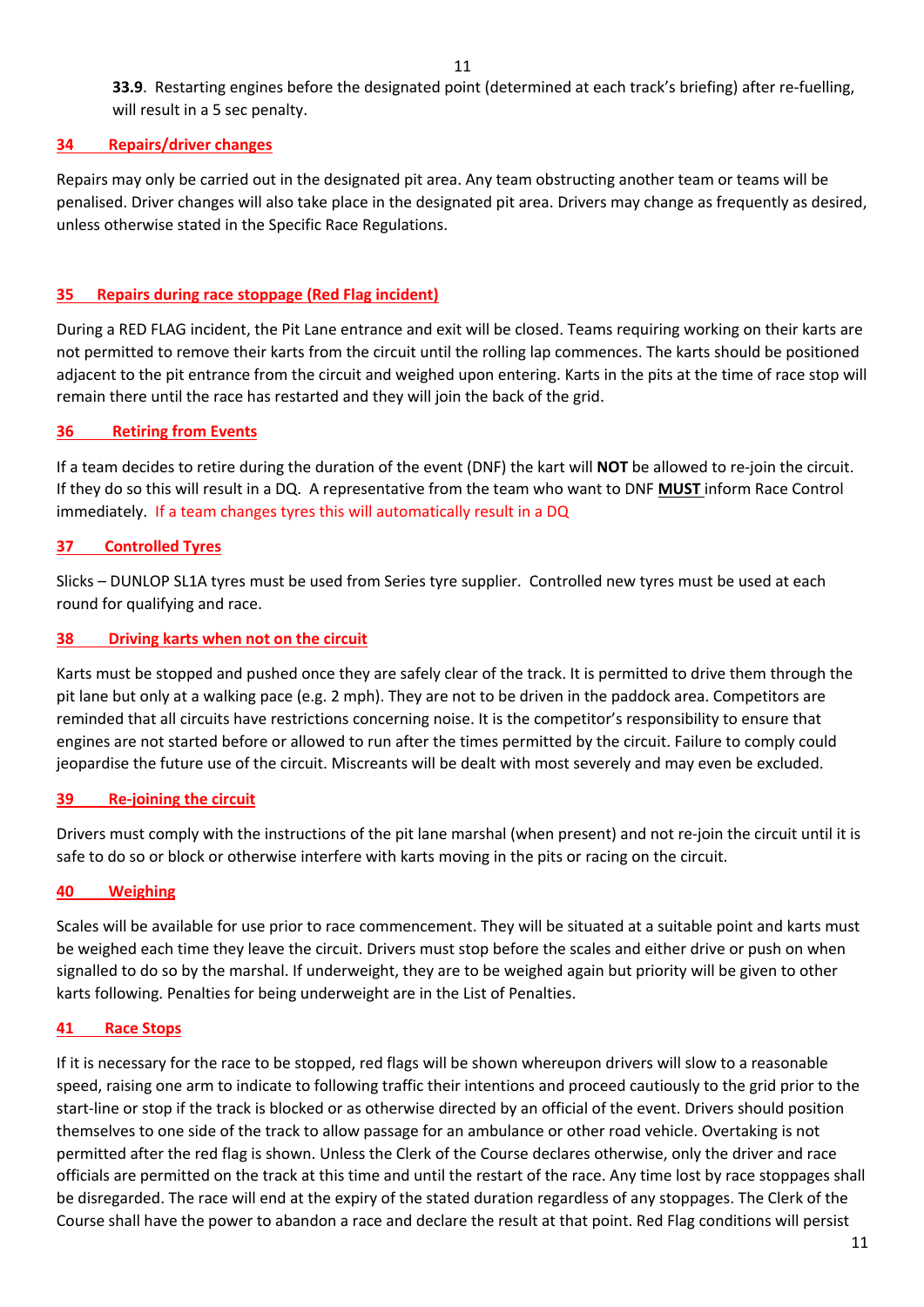12

until the Green Flag indicates the re-start of the race. Waved yellows may be used, during the RED FLAG period to check that racing will be possible e.g. transponder checks. However, no work can be carried out on karts until a Green Flag indicates the race has re-started.

#### **42 Race Finishes**

At the end of the race, which shall be when the race leader next crosses the Start/finish line after the end of the prescribed duration, the chequered flag shall be shown at the start/finish line. Drivers will slow, remaining in the same order and make their way back to parc ferme in the paddock area. Overtaking is not permitted after the chequered flag.

#### **43 Results**

All results will be published by the Race Organisers. The Awarding of trophies will take place 15 mins after the Results are published and verified.

In the normal course of racing, any penalties will result in lower positions and hence lower points e.g. a black flag will result in a drive through which will lose typically 30 sec. Drivers are entitled to drop these scores when selecting their best. However, a serious transgression could result in exclusion and have a serious effect on a Championship score. This (or these) scores must form the Championship score and cannot be dropped or modified. It is likely at the issuing of such notices that the driver/team will be informed of this action. Driver Change Penalty points will be added at the end of the season to the Championship Table. A DQ round can NOT be dropped.

#### **44 Championship Points**

Only Teams registered with BPEC can score points.

Points for the Championship will be scored as follows PER CLASS in the 6 hours & 24-hour Championships. The Overall Championship will be scored using the points system as previous years (ie overall result at each round)

| 1 <sup>st</sup> | 65 | 7 <sup>th</sup>  | 41 |                                                   |
|-----------------|----|------------------|----|---------------------------------------------------|
| 2 <sup>nd</sup> | 58 | 8 <sup>th</sup>  | 39 |                                                   |
| 3 <sup>rd</sup> | 53 | 9 <sup>th</sup>  | 37 |                                                   |
| $4^{\text{th}}$ | 48 | $10^{\text{th}}$ | 36 |                                                   |
| 5 <sup>th</sup> | 45 | $11^{\text{th}}$ | 35 |                                                   |
| 6 <sup>th</sup> | 43 | $12^{th}$        | 34 | down to position 45 <sup>th</sup> scoring 1 point |

#### **Bonus points**

|  |  | 1 point for Fastest in Qualification (Pole) IN EACH CLASS |
|--|--|-----------------------------------------------------------|
|--|--|-----------------------------------------------------------|

**1 point for Fastest Race Lap PRO** 

**1 point for Fastest Race Lap ELITE** 

**1 point for Fastest Race Lap CLUBMAN** 

#### **45 Awards**

Awards Trophies/Cups will be provided by the Race Organisers for

- 1st, 2nd and 3rd place in Elite & Pro
- 1st, 2nd, 3rd, 4th & 5th in Clubman Class at each event.

Other awards may be announced.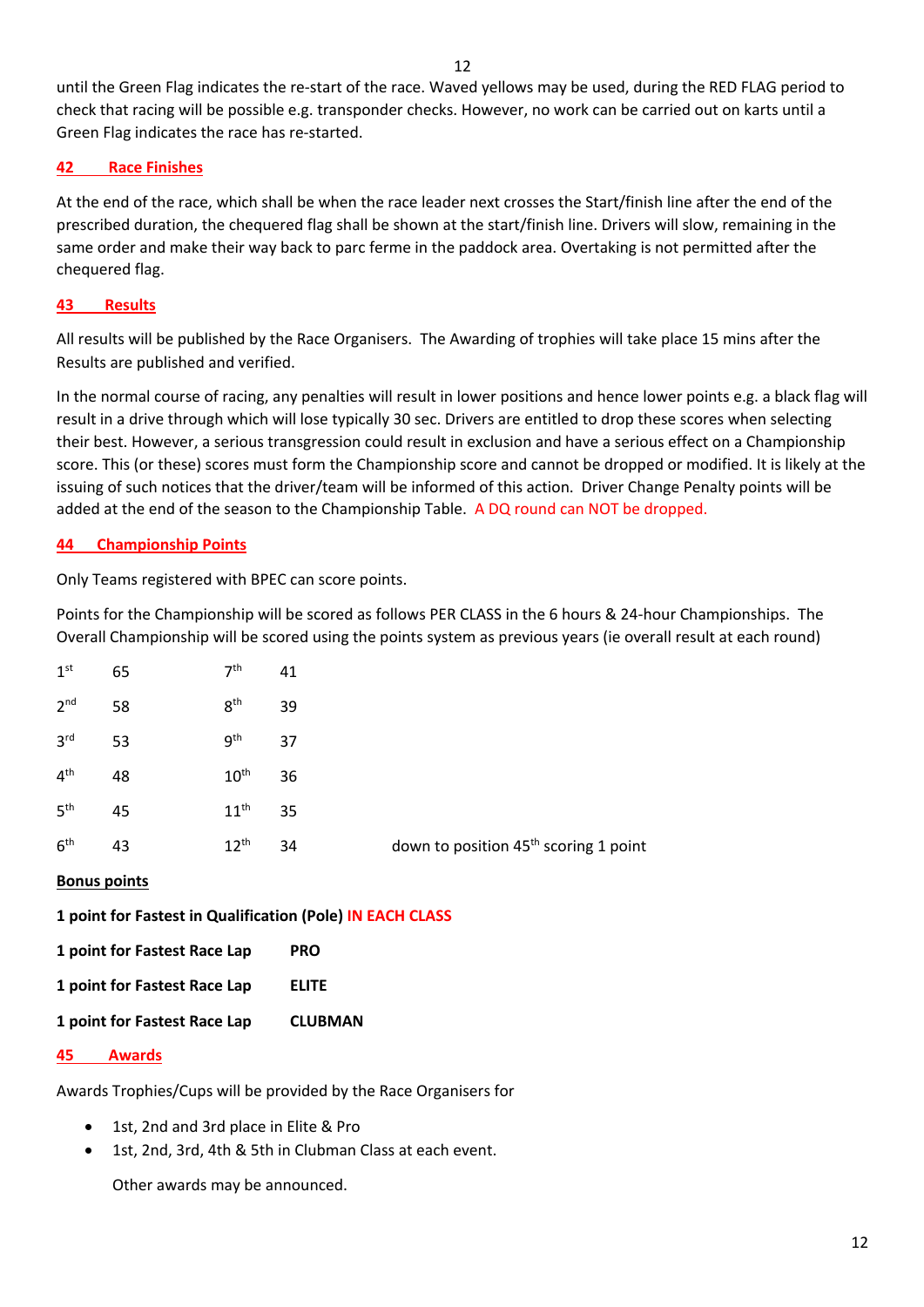Teams may take part in all events. In the event of a tie the greatest number of races wins from the OVERALL CHAMPIONSHIP TABLE will be the decider, based on all championship events. In the case of this remaining tied, overall 2<sup>nd</sup> places, then 3<sup>rd</sup> places etc will be used. If for reasons beyond the organisers control a round is cancelled

and cannot be re-scheduled, the number of rounds counting towards the Overall result will be reduced. Regardless of the number of rounds run, the lowest scoring round for a team will be taken as their "dropped score" unless there are less than 4 rounds run in which case all scores will count.

## **47 Behaviour of Competitors**

If a competitor or team member is accused of bringing the Sport into disrepute or uses abusive language, threatening behaviour, assault or threat of assault or has driven dangerously or recklessly, they will be excluded from the event and the team will incur a 10-lap penalty. For very serious indiscretions the whole team may be excluded from the event or series.

#### **48 Go Pro/Camera**

No cameras/Go Pros are allowed during official BPEC Qualifying/Racing.

#### **49 Driving Standards/Sporting**

Drivers must conduct themselves at all times in a manner consistent with the general safety of themselves and others. Drivers are reminded that there is considerable variation in the skill and pace of drivers. Slower drivers must pay attention to the faster drivers catching them and should indicate which side the faster driver should pass by pointing. Faster drivers must take care passing slower drivers. The organisers advocate a raised arm signal on approaching a yellow (or red) flag or slowing to leave the circuit. Drivers must obey the signals and instruction of officials and marshals of the event. A summary of flags that may be used and their meanings is appended. Exaggerated blocking or weaving to prevent a faster driver from passing is not permitted. Competitors are reminded that the edge of the track is marked by white lines (or in the absence of white lines, the edge of the track surface). Karts should not drive off the edge of the track and a driver doing so and gaining advantage will be penalised. Any driver seen persistently, or deliberately missing corners may be black flagged. If a kart leaves the circuit either accidentally or deliberately, the driver is to re-join at a point nearest to the place where he left the circuit. Any driver observed using a "cut through" will be deducted that lap and penalised one additional lap.

**49.1** Contact will be warned if deemed necessary depending on offence, 2 warnings will be issued with a 3rd resulting in a **BLACK FLAG** penalty. A complete take out or compromising a fellow team or similar could result in a straight **BLACK FLAG** with no warnings. This will be COC decision.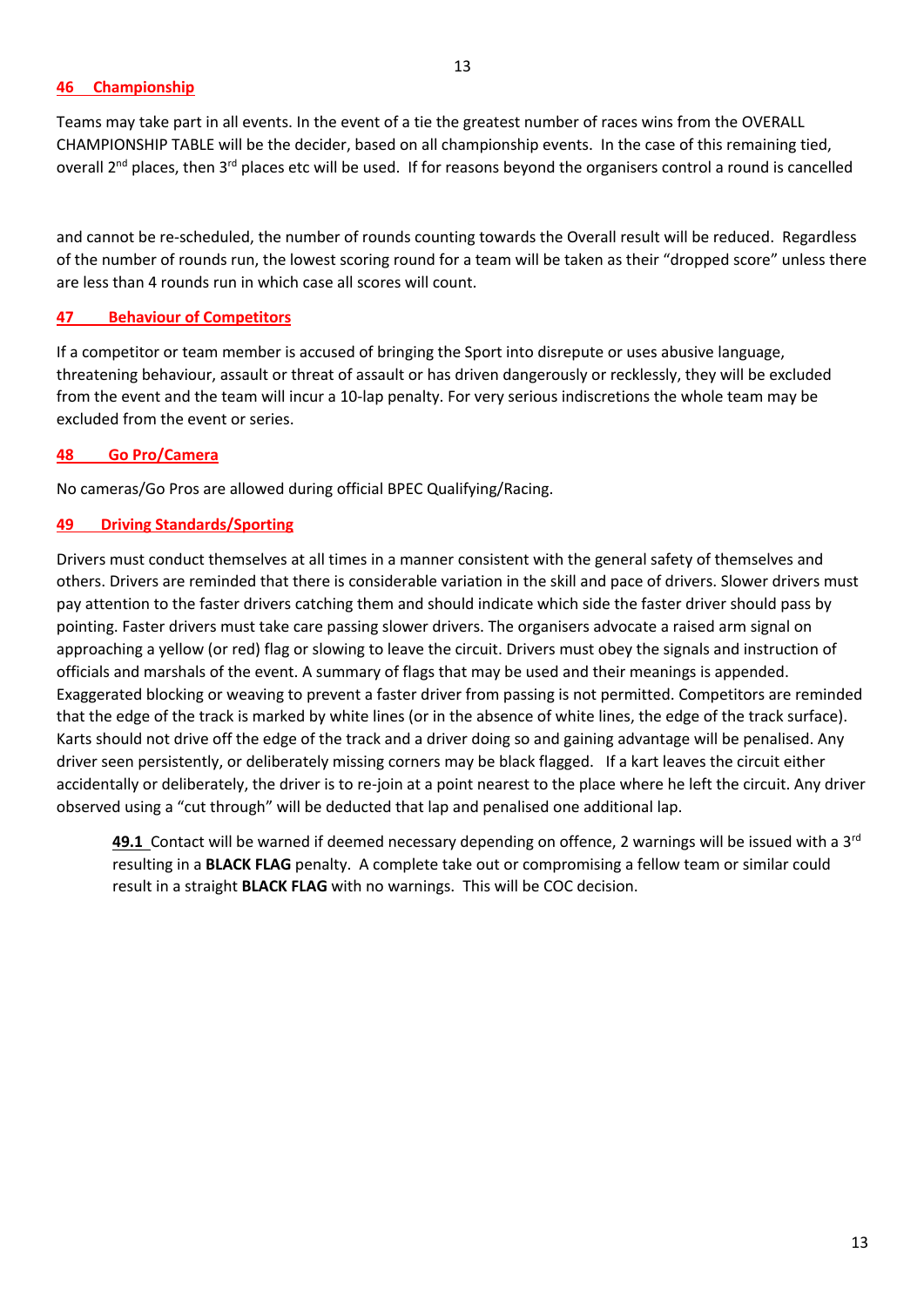# **PENALTIES**

**The following penalties will be applied by the Clerk of the Course, his deputy or his assistants. This shall not be considered an exhaustive list.**

**45.1.1 Gaining a single place advantage as a result of deliberate contact with another kart: Black Flag (Stop/Go).** 

**45.1.2 Contact driving by forcing another driver to run wide and compromising the offended driver's position: Black Flag (Stop/Go)**

**45.1.3. Gaining an advantage by contact which results in and is responsible for a driver(s)** 

**coming to a halt: Black Flag (Stop/Go)** 

**45.1.4 Gaining an advantage by contact which results in multiple karts coming to a halt. This**

**applies if the offending driver also comes to a halt: Black Flag (20 Second Stop/Go)** 

**45.1.5 Overtaking under a yellow flag: 10 Second Penalty**

**45.1.6 Losing control and spinning under a yellow flag: Black Flag (Stop/Go)** 

**45.1.7 Speeding under yellow flags: After one warning – 10 Second Penalty**

**45.1.8 Deliberate use of contact: After two warnings – Black Flag (Stop/Go)** 

**45.1.9 Deliberately forcing another driver off the circuit: Black Flag (20 Second Stop/Go)** 

**45.1.10 Deliberately blocking other drivers from overtaking, i.e changing direction more than**

**once on any one straight: Black Flag (Stop/Go)** 

**45.1.11 Omitting any part of the circuit: One lap deduction**

**45.1.12 Deliberately jumping the start 10 Second Penalty**

**45.1.13 Exceeding track limits Warning – After 2 Warnings – Black Flag Stop/Go**

**45.1.14 Deliberately Loading a kart at start OR Breaking Formation: 10 Second Penalty**

**45.1.15 Track Limits**

**During Qualifying: - Track limits during qualifying will result in that lap being deleted.** 

**During Race: - After two warnings – Black Flag (Stop/Go)**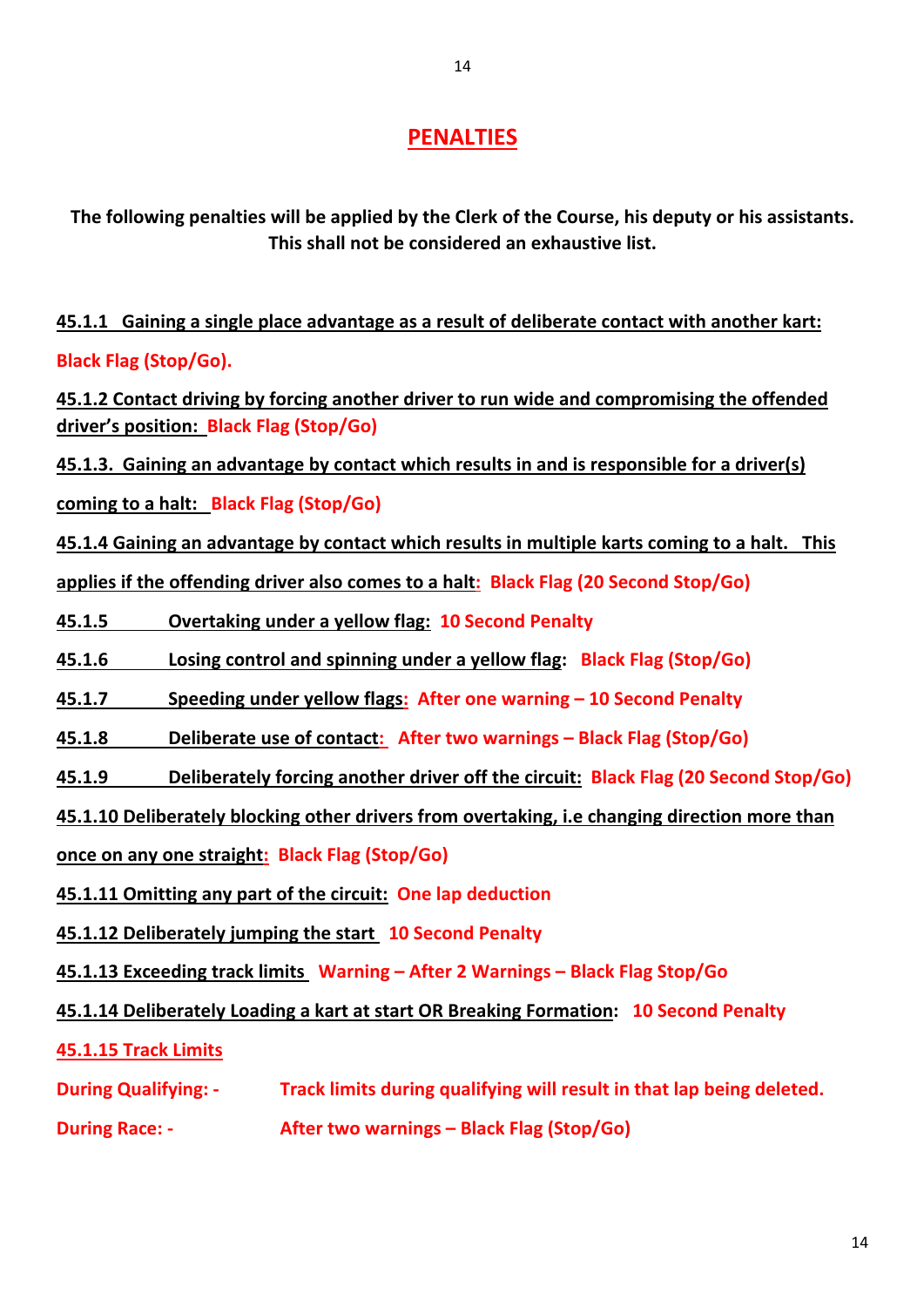# **PENALTIES**

| <b>KART TECHNICAL</b>                                                      | <b>PENALTY</b>                      |
|----------------------------------------------------------------------------|-------------------------------------|
| <b>Fuel First offence</b>                                                  | <b>Exclusion (race)</b>             |
| <b>Fuel Second offence</b>                                                 | <b>Exclusion (series)</b>           |
| <b>Failure to provide Race Fuel</b>                                        | <b>Start at back of grid</b>        |
| Running out of fuel or cuts the circuit                                    | <b>1 Lap Penalty</b>                |
| Running out of fuel during qualifying                                      | <b>Back of grid</b>                 |
| <b>Tyres (not controlled)</b>                                              | <b>Exclusion</b>                    |
| <b>Underweight During Qualifying</b>                                       | Start from pit lane or back of grid |
| <b>Underweight During Race First Offence</b>                               | Per kg under = 1 Lap Penalty per KG |
| Underweight During Race Second Offence Per kg under = 1 Lap Penalty per KG |                                     |
| Post-race                                                                  | Per kg under = 1 Lap Penalty per KG |
| <b>Chassis and/or dimensions</b>                                           | <b>Exclusion (race)</b>             |
| <b>Engine</b>                                                              | <b>Exclusion (race)</b>             |
| <b>Transmission</b>                                                        | <b>Exclusion (race)</b>             |
| <b>Brakes</b>                                                              | <b>Exclusion (race)</b>             |
| <b>Bodywork</b>                                                            | <b>Exclusion (race)</b>             |
| <b>Chassis construction</b>                                                | <b>Exclusion (race)</b>             |
| <b>Fuel system</b>                                                         | <b>Exclusion (race)</b>             |
| <b>Failure to make starting grid</b>                                       | <b>Start from pit lane</b>          |
| <b>Overtaking during formation laps</b>                                    |                                     |
| (other than to regain starting place)                                      | <b>3 laps penalty</b>               |
| Delaying the start                                                         | <b>3 laps penalty</b>               |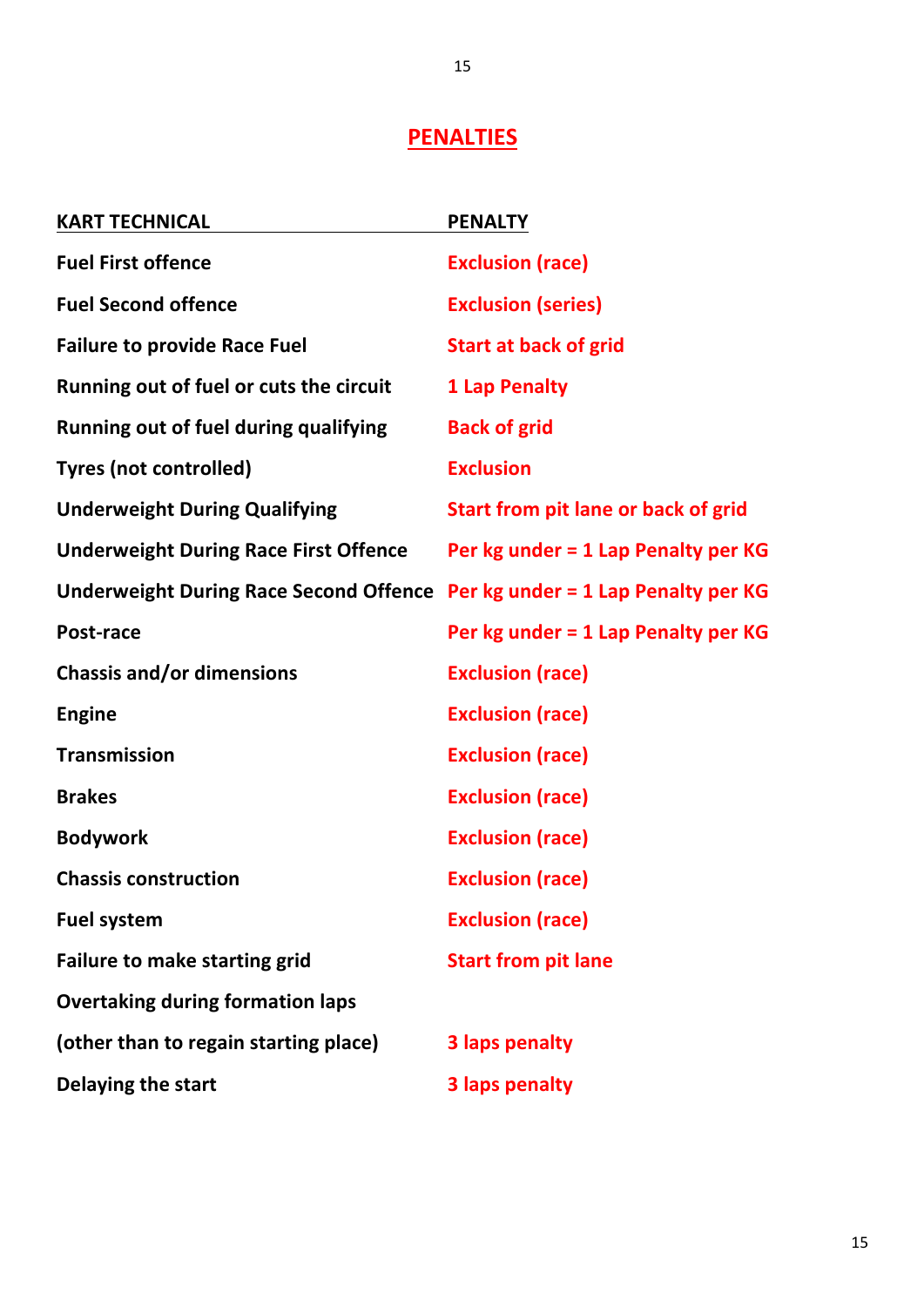# **PENALTIES**

| <b>REFUELLING / PIT STOPS</b>             | <b>PENALTY</b>                          |
|-------------------------------------------|-----------------------------------------|
| <b>Engine not switched off</b>            | <b>Refuelling refused</b>               |
| Remaining in kart in refuelling bay       | <b>Refuelling refused</b>               |
| Not manning fire extinguisher             | <b>Refuelling stopped/refused</b>       |
| <b>Pit lane speeding</b>                  | 1 lap penalty                           |
| Smoking in the refuelling area            | <b>Exclusion (race)</b>                 |
| <b>Obstruction in pit lane</b>            | 1 lap penalty                           |
| <b>Fuel containers</b>                    | <b>Exclusion (race)</b>                 |
| <b>Weighing procedure</b>                 | 1 lap penalty                           |
| <b>60% Driving Rule</b>                   | <b>COC Discretion</b>                   |
|                                           |                                         |
| <b>EVENT BEHAVIOUR</b>                    | <b>PENALTY</b>                          |
| Aggression to officials or competitors by |                                         |
| competitor or any member of party         | Individual excluded and 10 laps penalty |
| Bringing the sport into disrepute         | <b>Individual or team exclusion</b>     |
|                                           |                                         |

**All other matters at the Clerk of the Course's discretion**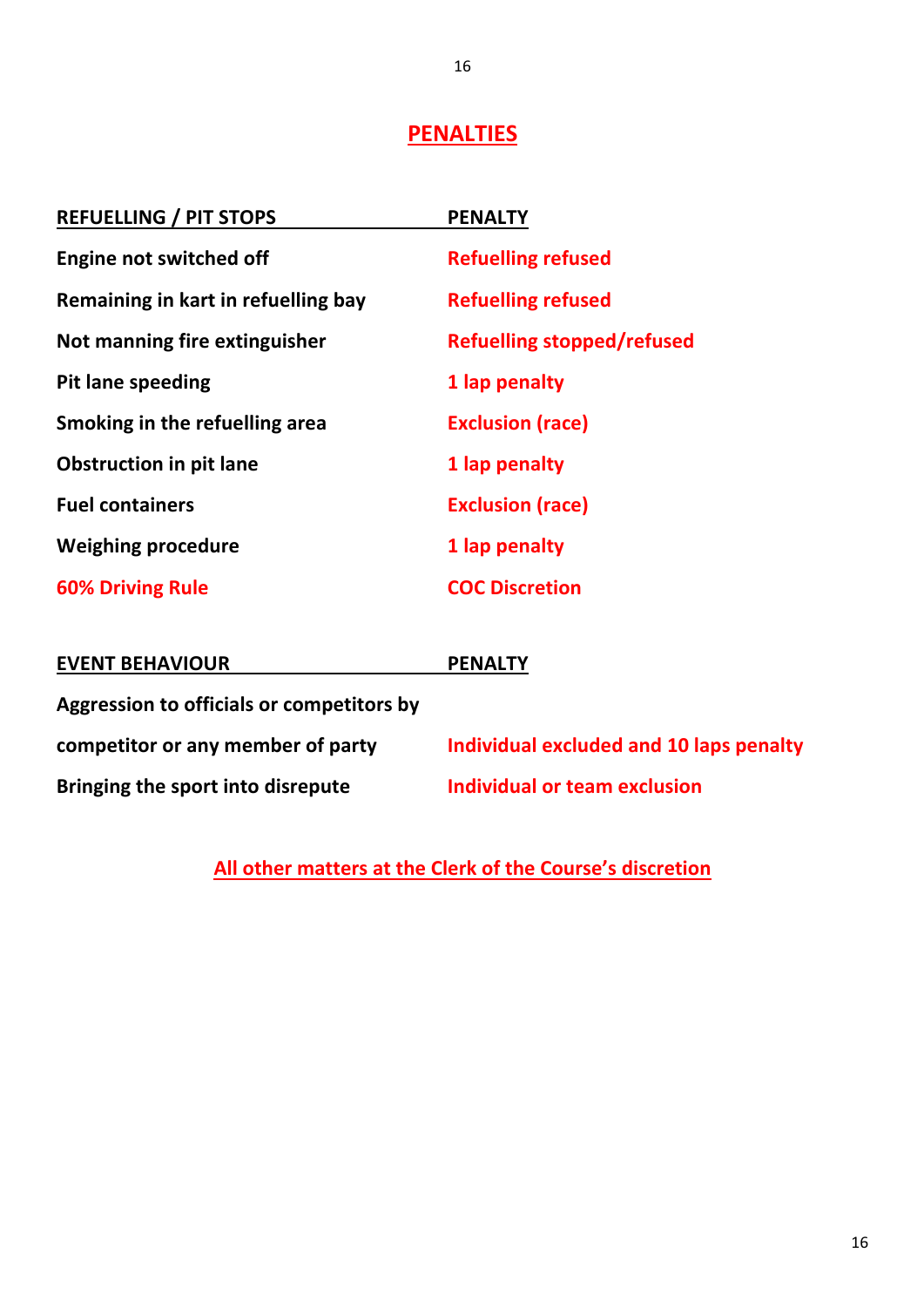# **Flags**





**Union Jack - Race start/or National Flag White Flag - A slow moving or pace vehicle**





**Contact - Contact warning. Slippery Surface - Slippery surface ahead Mechanical defect flag** 





**Stationary Yellow Flag/Full Course - Danger. Slow down sufficiently to ensure that full control of the vehicle can be retained, No overtaking. Proceed at half race pace or as directed. Competitors re-joining the circuit from the pits during such a flag period should join at the end of the queue at the next occasion it passes the pit exit** 



**Waved Yellow Flag - Great danger. Slow down considerably. Be prepared to suddenly change from the projected racing line or take other evasive action including stopping if necessary.**

 **Contact - Contact waved to team to indicate contact warning**





**Green - All clear/Race Stationary/Waved Red Flag STOP Black Flag - Penalty**





**Chequered Flag Waved - End of session / race, all teams to stop racing and return to pits.**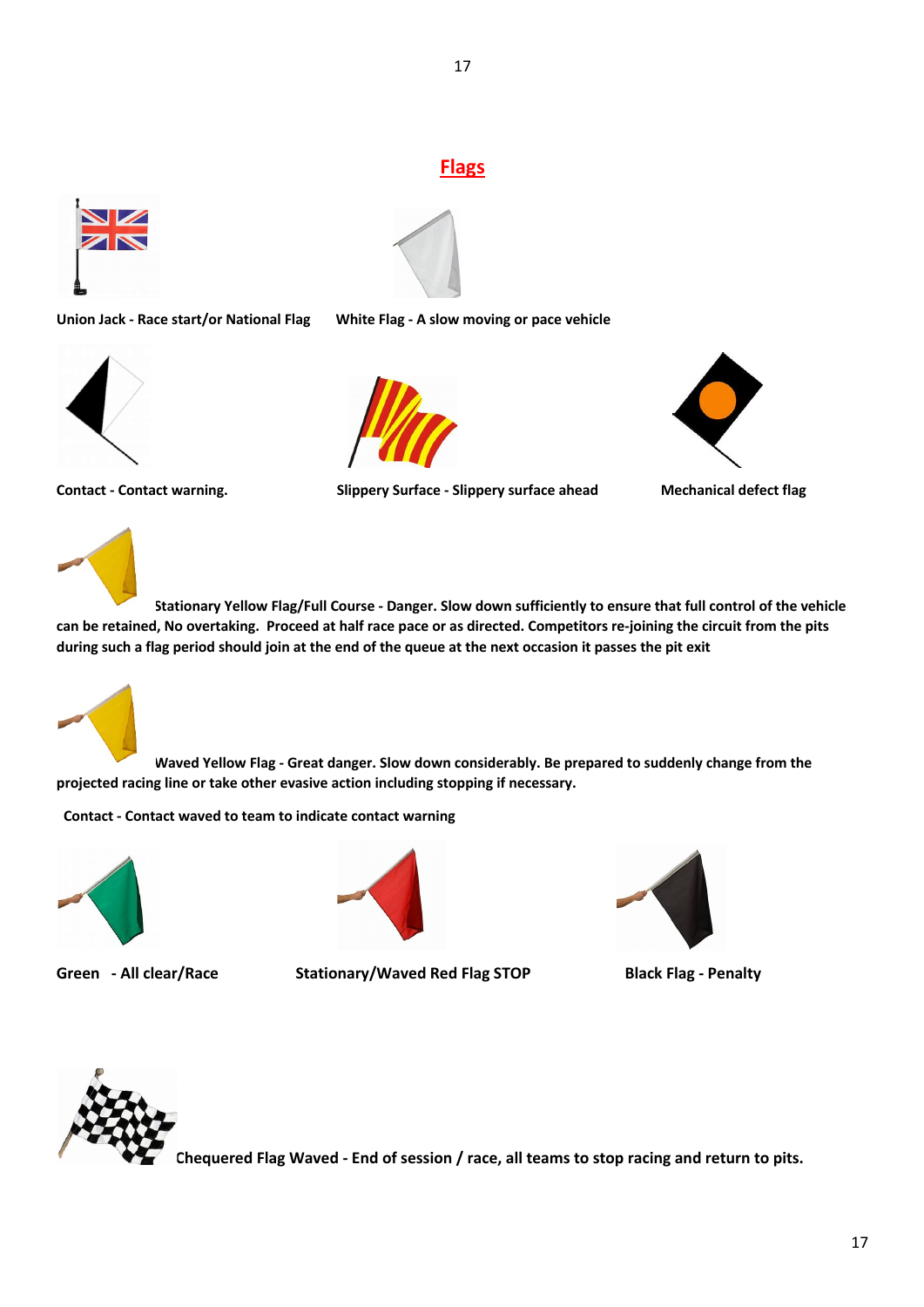

# **BPEC 2021 - TECHNICAL REGULATIONS**







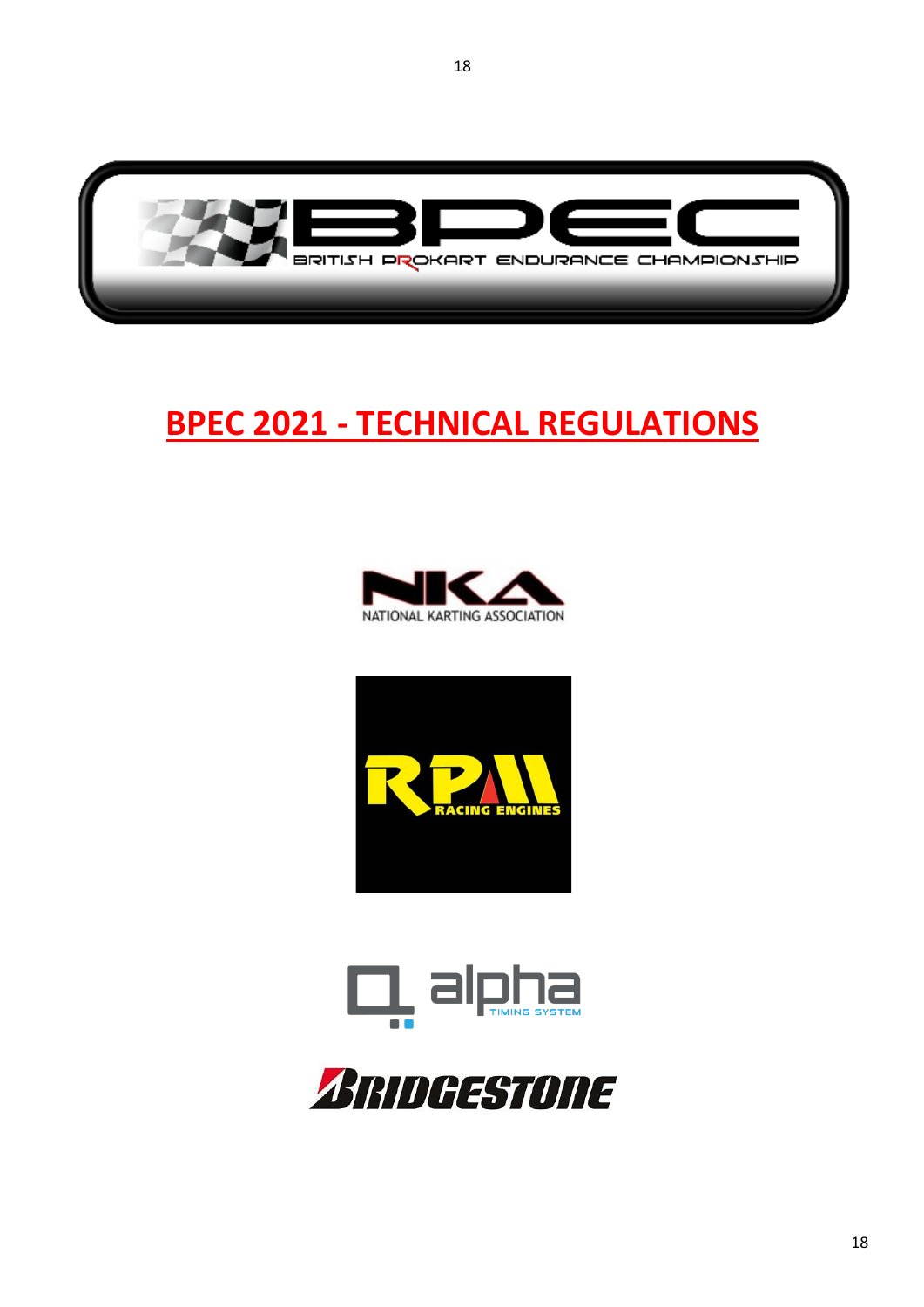#### **1 Fixed Gear Ratios**

GX200 Engines

Gearing for each event is fixed as follows:

| <b>UAZUU EHRIHES</b>                        |                                                                       |
|---------------------------------------------|-----------------------------------------------------------------------|
| 64 rear Sprocket (20 x 64)                  | Shenington / Whilton / GYG                                            |
| 66 rear Sprocket (20 x 66)<br><b>CLUTCH</b> | Warden Law (KNE) / Rowrah / Ellough TBC Maybe 68 / Llandow / PFI - 22 |

Teesside 24 hour will be 22 front sprocket and 64 rear (22 x 64).

#### **2 Weight**

The minimum weight for GX200 extreme (owner/driver) kart and driver is 185 kgs at all times, during qualifying and racing (this may be adjusted during the year with 1-week notice).

Junior teams will have a reduced minimum weight of 165kgs but are required to use the specified restrictor (see Junior Pro Kart Green book)

#### **3 Kart Illumination**

Any lights fitted are subject to consultation with the scrutineer or COC. If lights are fitted, they must not flash or in any other way be a distraction to other drivers and have a secure fitment. No rear lights permitted.

#### **4 Tyres**

Control slick tyres will be supplied by a nominated supplier; these will be issued by lottery. The tyres will be bar coded and must be fitted new, for official qualifying.

1 SET PER 6 HOUR (2 SETS FOR DOUBLE HEADER)

1 SET FOR 12 HOUR

UPTO 3 SETS FOR 24 HOURS

#### **5 Engine buy-back**

**PRO/CLUBMAN & JNR PRO** within this BPEC Series are designated as "buy-back". For these classes, the following additional rules will apply: A Competitor (The Claimant), who can only be another competitor entered into that event on that day, can require an engine or engines, used in that event, to be sold by the user or owner, to The Claimant. It is a condition precedent to acceptance of registration for the Championship Class and entry to each meeting that any driver competing shall have the right to purchase any other driver's engine(s) in accordance with the procedures set out herein. Similarly, all drivers agree by entering the event to be in agreement to sell their engine(s) in accordance with the following. Notice of Intention to purchase an engine shall be in writing. The Claimant must state which engine(s) he wishes to purchase by noting the driver (or team) name and race number and the Claimant's (or team) name and race number. The Notice of Intention must be lodged with the CoC before the final race (for this class) of the day ends (whether by Chequered or "Red flag"). In the event that more than one Claimant wants the same engine(s) then the CoC will decide, by who lodged the earliest notice of intention and payment in full. The Claimant may only claim one engine or pair of engines during any race meeting. The engine(s) purchased may only be subsequently used by the Claimant i.e. they cannot be repurchased or used by the previous owner. A claim cannot be made between team members. The CoC shall advise the other competitor (team) of the Claimants request as soon as reasonable but, in any case, before the karts leave parc fermé after an event. Engines cannot be claimed after this. The Claimant shall lodge the "Buy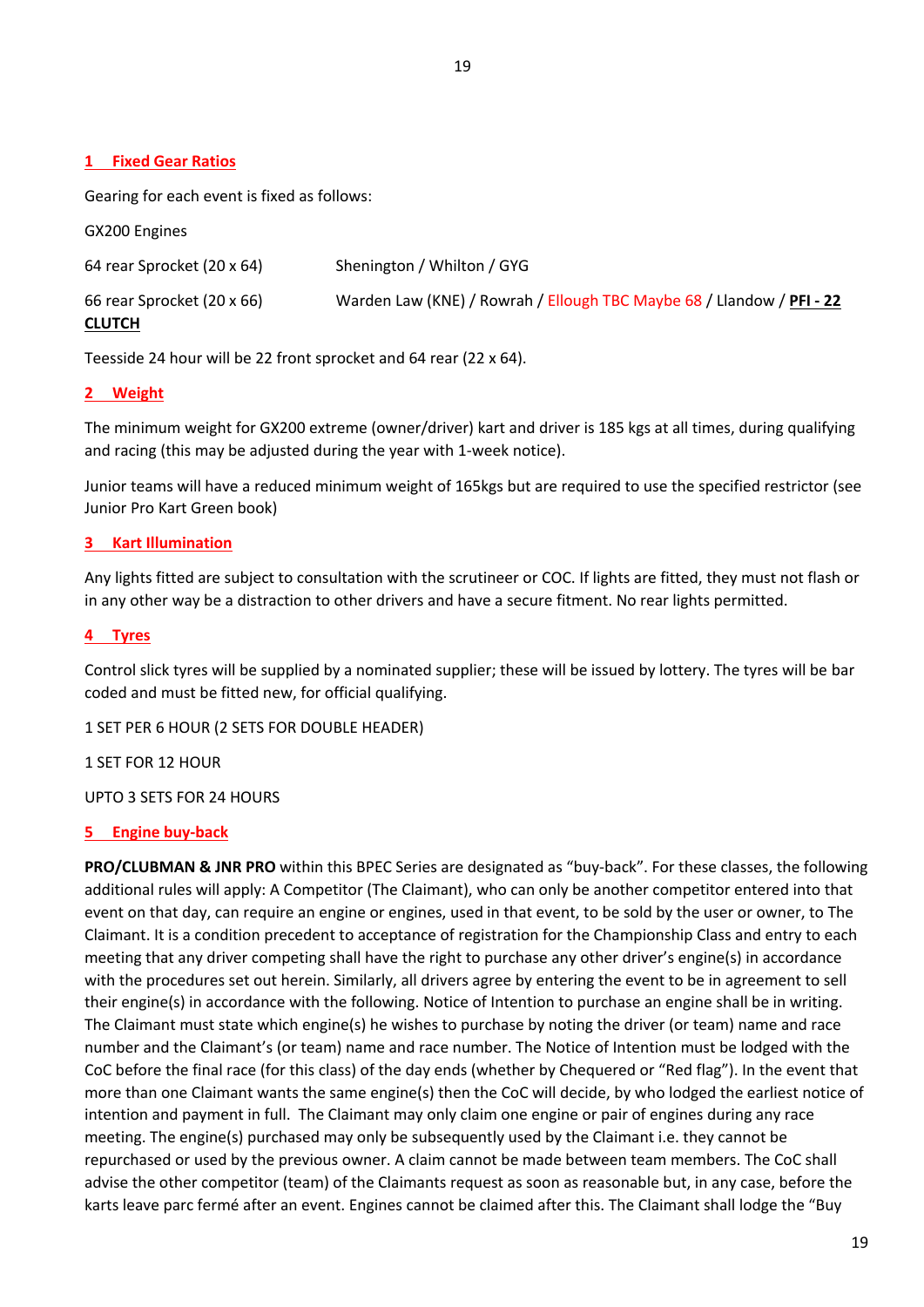Back Price" (stated in the Schedule of Particulars), in cash with the CoC, no later than thirty minutes after the end of the race (for this class and in which the Notice of Intention to purchase was issued), or before this class has been released from Parc Ferme, whichever is first. The "Claimed" engine remains the property of its owner until such time as any post-race scrutineering checks have been completed satisfactorily. In the event that there is any discrepancy found, then the CoC may decide not to proceed with the "Buy Back" arrangement and return the cash deposited to the Claimant. Nevertheless, it is not a prerequisite of the claiming process that engines need to be or must be inspected. The Claimant understands that the engine purchased will be in its post-race condition or (if inspected by the Scrutineers) may be dissembled partly or in total. It is the responsibility of the Claimant to reassemble and all costs associated are the Claimant's. If a driver (or team) refuses to hand over any engine, parts, (whether professed to be lost or stolen) or damages same, then the matter will be considered as an admission that the engine is not eligible and the driver shall be excluded from the results of that race meeting and forfeit all Championship Points accumulated to date. In such cases the Organisers may refuse any further entry to the competition or Championship.

It is expected that there will be a paper record of the transaction. It will record the date and time of the first Notice, The time that the money is lodged with the CoC, The name of the Claimant, The name of the engine owner, The unique engine number, A statement to the effect that neither the engine owner or the meeting organisers accept any responsibility for the suitability, eligibility, compliance, or otherwise - i.e. "caveat emptor". The paper record shall be signed by the Engine Owner, The Claimant and the CoC and copies provided to each and the Organising Club.

## **6 Schedule of Particulars**

The "Engine" for the purposes of these regulations is complete but with the over-engine fuel tank removed, pull starter rotated, governor mechanism removed, vacuum take off applied and cam gear optimised, bore prepared, appropriate valve springs and modified exhaust. It shall be provided with an engine cover, fuel pump and relevant piping. Oil, engine mounts, throttle linkage and clutch are not included. From 2020 engines may have billet rods and lightweight flywheels fitted. Teams will be required to pay the like for like price. The agreed price for engine buy back in 2020 will be £1700 for a pair of engines. Pool Engines are **NOT** for sale or **BUY BACK**. They remain the property of RPM and must be returned at the end of the race to BPEC.

It is intended that this price remains fixed for the 2021 season the commercial element and financial transaction will be a matter between two persons, The Claimant and the seller. The only function of the CoC, race director, promoter or other BPEC organising member will be purely to monitor this transaction, they will not be held responsible for the transaction.

A failure to complete the buy-back process by refusal to sell an engine when so requested will result in a penalty which will range from being compelled to move to a different class and losing all points to that date, to being excluded from the series completely, at the discretion of the organisers. The organisers reserve the right to buy back any competitor's engine (from Buy-Back classes) at the end of any event.

Please visit the full RPM Engine regs.

#### **7 Clarification**

If you require further information or clarification of any Championship Regulation, please contact the organisers in writing.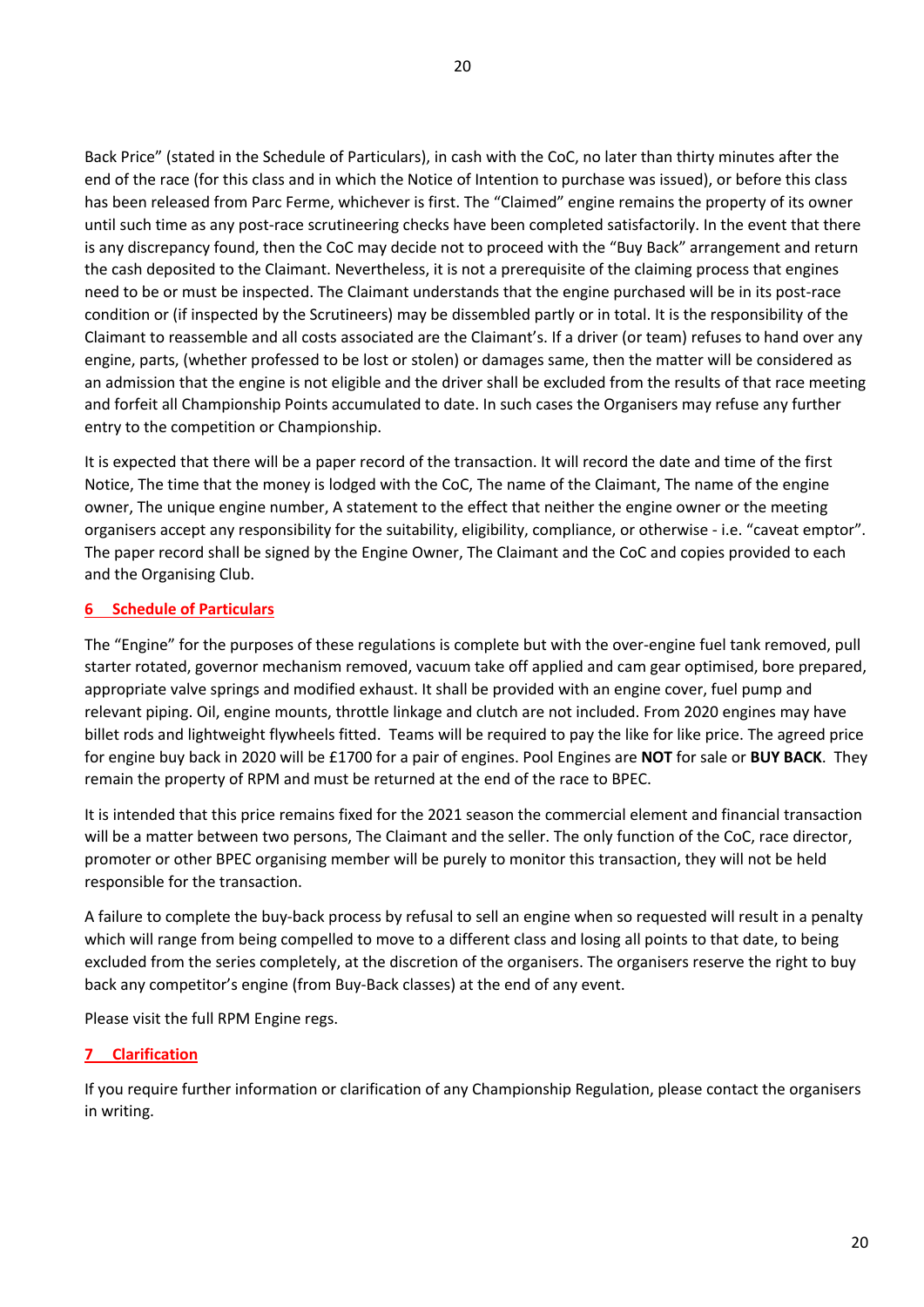#### **TECHNICAL (T)**

#### **1 SCRUTINEERING**

**1.0** Competitors should work on the basis that if any process is not clearly stated as being permissible, then they should accept that it is illegal and seek clarification from the Scrutineer.

**1.1.** Karts must comply with these technical regulations at all times during official practice and racing. It is the competitors' responsibility to ensure that their kart complies.

**1.2.** Technical checks may be carried out before, during and after qualifying and racing. The scrutineers are empowered to undertake any form of verification they deem necessary.

**1.3.** The scrutineer may select one or more karts at any reasonable and appropriate time from which the engine(s) shall be removed. They also reserve the right to take away an engine or engines for inspection and/or dynamometer testing if they wish. Engines may be returned to competitors without reassembly.

**1.4.** If an infringement has been found to exist, the driver is liable for an inspection fee in addition to any penalties.

**1.5.** Karts must be recognised Pro Karts and have originated as a Pro Kart, by the manufacturer's definition and specification. The kart must satisfy the scrutineer that it is safe, is of a construction strong enough, anhas brakes, wheels and steering adequate for speeds likely to be attained. It should not include any components of a temporary character, nor present any undue hazard to its driver or other competitors. The chassis must be of one-piece construction, either brazed or welded. It must be constructed from magnetic steel tubing whose cross section is free. No form of chassis frame control such as pivots, dampers or similar devices is permitted. With the exception of those required for seat fixing, no additional holes may be drilled in the rolling chassis, whether for lightening or any other purpose.

**1.6.** All karts may be checked by a scrutineer before being permitted onto the circuit. Please note that the fuel caps and systems will be checked during scrutineering and/or refuelling and if found to be loose or defective must be replaced/repaired before the team is permitted to race.

**1.7.** Any kart damaged or breaking down on the circuit during an event may be returned to the designated pit area for repair and maybe checked before being allowed to re-enter the race. Such checks will place emphasis on the safety of the kart in respect of securely fitted bumpers, seat and other equipment, such as bodywork etc.; freedom from sharp protrusions which could cause injury or damage; and correct operation of the brake/throttle/steering.

**1.8.** On being removed from the racing circuit, the kart must be weighed and presented to scrutineers before proceeding to pit for repairs. Repairs may only be carried out within the designated pit area. This will be identified at the event during drivers briefing.

**1.9.** At the discretion of the scrutineer, a team may replace a chassis in the event that the kart is beyond reasonable repair. Please note that teams will only be permitted to use another chassis once the scrutineer has inspected the damaged kart and confirmed that the replacement chassis is in fact a 'bare' chassis. Please report all changes, this remains the sole responsibility of the team manager. Failure to do so may result in exclusion.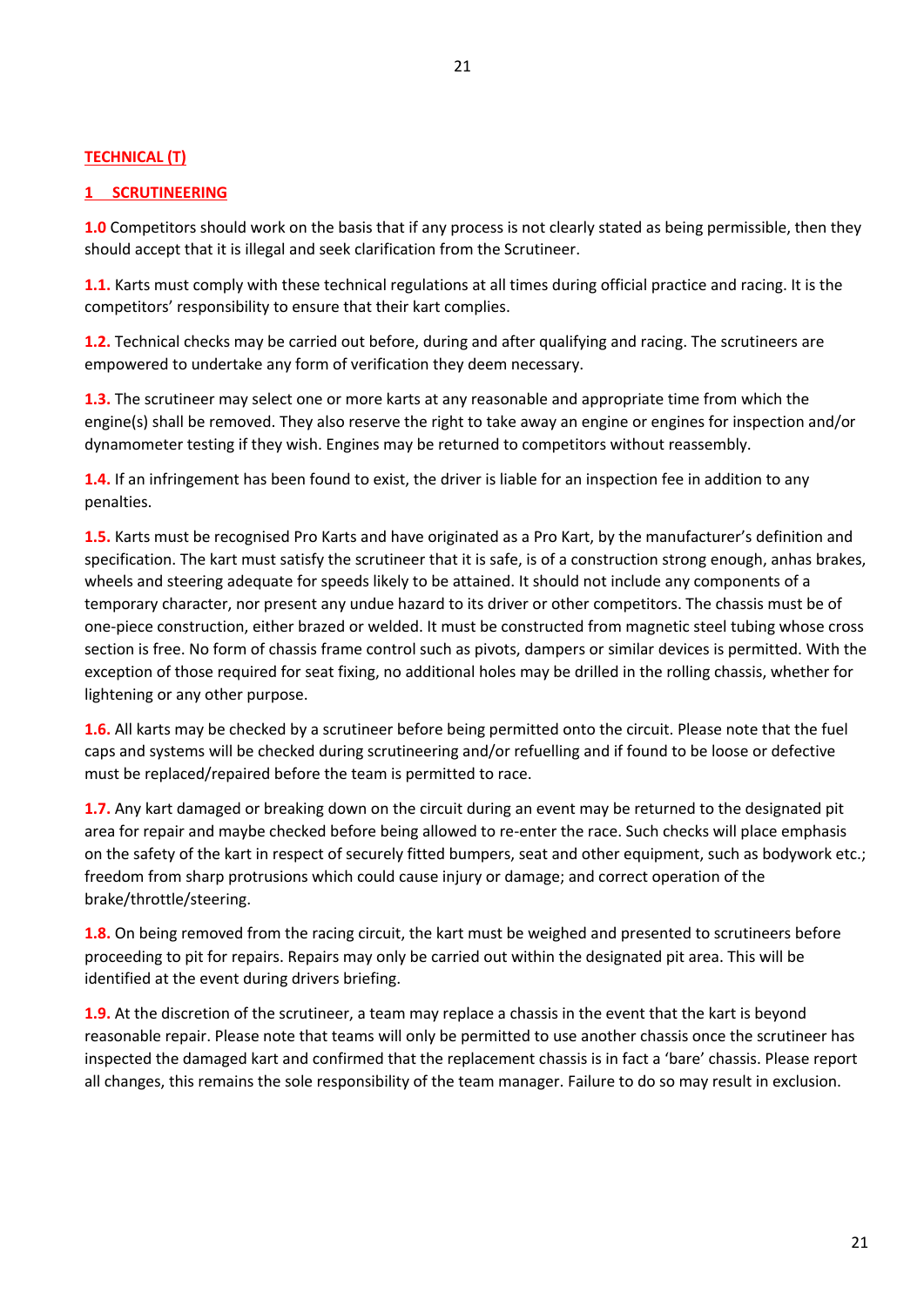**2.0.** Teams who run out of their own awning space are required to have a fire extinguisher and should not have any naked flames for safety purposes. The organisers could check this at any round so please ensure you are prepared. Failure to not have correct safety equipment may result in your team not racing.

#### **2. WEIGHT**

**2.1.** Minimum weight of kart and driver must not be less than that stated in SRR's, at any time. This will be checked during both qualifying and race. Ballast may be added to the kart, with no more than 6kgs per weight post. A maximum of 12 kg on 2 posts is allowed per side of the seat with each piece of ballast must be restrained by at least 1 retainer. So, to confirm 2 posts each side = 24 kgs max on 4 posts. Any ballast carried in the seat up to a maximum of 4kgs must be restrained with a minimum of 1 heavy-duty nylon cable ties. Where a smaller seat is inserted into the main seat, it must also be retained with a minimum of 1 heavy-duty nylon cable tie at the top of the fixed seat. Sheet ballast in excess of 4kg (and up to a maximum of 15kg including inner seat) must be fixed to the rear of an inner seat in such a way that its shape follows the contour of the inner seat and does not impede the fitting of the inner seat to the outer seat. The sheet ballast must be firmly and permanently fixed to the inner seat at the top, centre and bottom of the ballast sheet. Any other arrangements for ballast fixing must be to the scrutineer's satisfaction. Teams running a seat insert only with no sheet ballast do not need to cable tie this in place.

**2.2.** It may be necessary to reset the scales after each kart has been weighed. If this is not done an accurate reading cannot be guaranteed. Therefore, all drivers need to stop before driving onto the scales and should not proceed until invited by the marshal to do so. Any team driving onto the scales before being instructed will have to accept the reading provided, regardless of any inherent inaccuracy caused by their haste. If the kart and driver are found to be underweight it will need to be re-weighed. In this event, the team requiring reweighing must make way for any other teams that may be queuing / waiting to use the scales. The penalties stated in the List of Penalties are regardless of weather conditions.

#### **3. ENGINE**

**3.1.** Karts will run on supplied unleaded fuel to which additives must not be added. The Organisers reserve the right to take fuel samples at random to ensure conformity with the regulations. No additional or enlarged tanks may be fitted unless provision has been made to ensure the maximum fuel capacity of 7.5 litres has not been exceeded, at any time. All seals & unions must be checked regularly for leaks and

replaced as necessary. It is strongly urged that the engine's integral fuel tank be removed, and the engine fitted with a suitable cover. A standard floor mounted fuel tank should then be used, unmodified and this tank and its mounting must be in accordance with chassis manufacturer's instructions or homologation. The capacity of this tank must not exceed 7.5 litres. Ballast may be added to the tank in order to maintain the maximum capacity. In this instance the kart may be fitted with a pulsed fuel pump(s), which will take a vacuum feed from either the governor rod hole or one drilled in the inlet manifold, tapped to accept a vacuum fitting. Fuel pipes must be of no more than 5.3mm i/d and must take a direct route to the carburettor and be safely secured. One engine may have an extra loop of fuel pipe no more than 20cm longer than thedirect route and/or a return feed to the tank. One in-line fuel filter of nominal capacity per engine may be fitted.

**3.2** GX200 RPM Extreme engines must be sealed at all times, if the seal is tampered with or missing this will render the engine illegal. Seal number will be required on a scrutineering card along with the engine number. Engines will be verified where required, by the supplier, and only the supplier or scrutineer can remove seal for inspection purposes. The supplier agrees to supply spare sealed engines to the race organiser, who can substitute one or both of a competitor's engines with these spare sealed engines at the request of the scrutineer. The supplier will agree to a fixed price subject to variations of supply price from Honda.

#### **3.2.1 All engines must have 1 seal and logbook for the 2022 season.**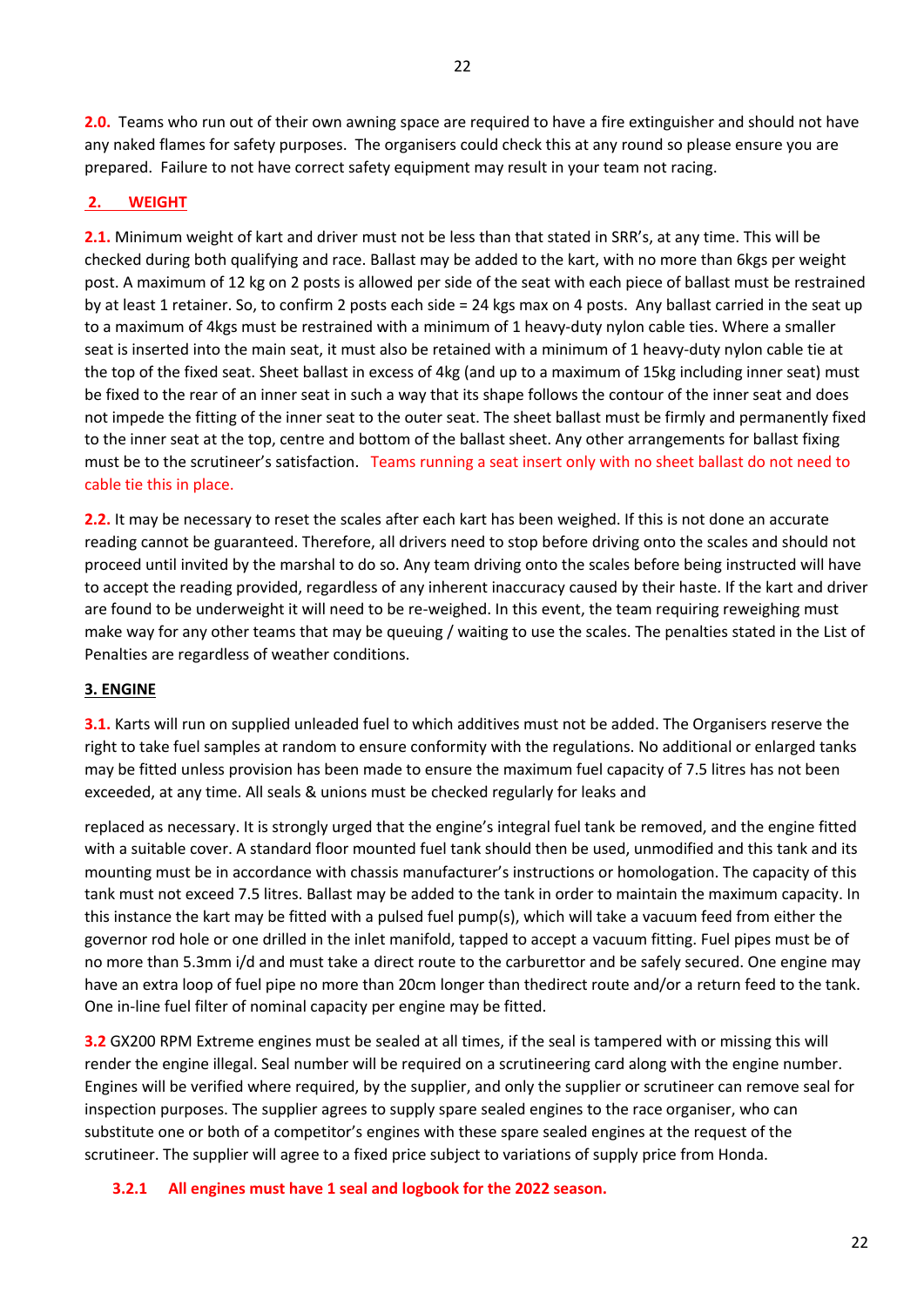**3.3.** Substitution or complete removal of the renewable paper/foam air filter. All of these modifications are clarified in the RPM Honda GX200 Technical Regulations.

**3.4.** Separate return springs must be fitted to each carburettor and to the throttle pedal, each acting independently. A linkage may be manufactured to actuate the standard Honda throttle. This may include fitting additional return springs.

**3.5.** It is the team's responsibility to ensure that all plastic, rubber and nylon engine and fuel components are in good condition and operating in the manner for which they were designed.

**3.6.** ALL teams in the ELITE class will run Pool Engines for every 6-hour event in 2021. RPM will supply the engines for each round and a representative from each team will be required to pick a number out the hat on practice day to enable the teams to fit clutches, and practice on. The race organisers will log all engine numbers and seal numbers round by round. The organisers also have the right to request any other teams to run pool engines should they require.

# **4. CHASSIS**

**4.1.** Wheelbase to be between 104 - 108 cms

**4.2** Competitors may only scrutineer and compete with one chassis and two engines. If damage occurs, chassis and engines may be substituted at the discretion of the chief scrutineer.

**4.3.** If a kart suffers a mechanical defect on the circuit which forces the driver to reduce speed, such as a chain fail on a twin-engine kart, then the driver may drive back to the pits. The driver must not attempt to complete the race distance, unless there is 5 mins or under remaining of the race duration.

**4.4.** (Bodywork) all karts must be fitted with side pods, Nassau panel and bumper. The side pods should not be filled with any medium. If they become damaged during an event, the scrutineer may require that they be repaired or replaced during that event.

**4.5.** Number plates with numbers must be fitted to the Nassau and the rear of the kart and be clearly visible to officials at all times. Numbers and backgrounds will not be supplied by the organisers. Number plate

backgrounds and numbers to be as specified for class in SRR17. It is possible that Series' sponsor's identification will need to be shown at certain rounds, and the competitor is agreeing to comply with this when signing on.

**4.6.** Competitor's sponsors names and other graphics may be applied to the kart making use of the side pods, nose cone etc. There is no restriction on these subject to the numbers being clearly visible. Tobacco advertising must be obscured if TV coverage is present and no graphics are to be offensive.

**4.7.** An extended width rear bumper is mandatory. The bumper is to be constructed from a minimum 25 mm nominal diameter 14g magnetic steel tube. The bumper must form an extended loop of 180 mm +/- 10 mm centres with the bottom loop centre 60 mm +/- 10 mm from the ground in dry configuration. The horizontal rails must be wider than the outer chassis rails. The bumper must be supported in a minimum of two places from the chassis and be of such a construction to withstand substantial impact. Inside view the bumper will be in the vertical plane. The overall width of the bumper must not exceed the rear width of the kart at any time; The measurement to be taken at the outside of the rear wheel or tyre, whichever is the greater and must cover a minimum of 50% of each rear wheel/tyre at all times. Adjustable width bumpers are not permitted. (Illustration available from organisers). From 2018 the organisers will allowa new "lightweight plastic bumper" CIK RS3 which is fitted inside chassis rails with rubbers.

**4.8.** The front bumper must also be of strong construction. A Nassau of suitable construction and fixing must be attached.